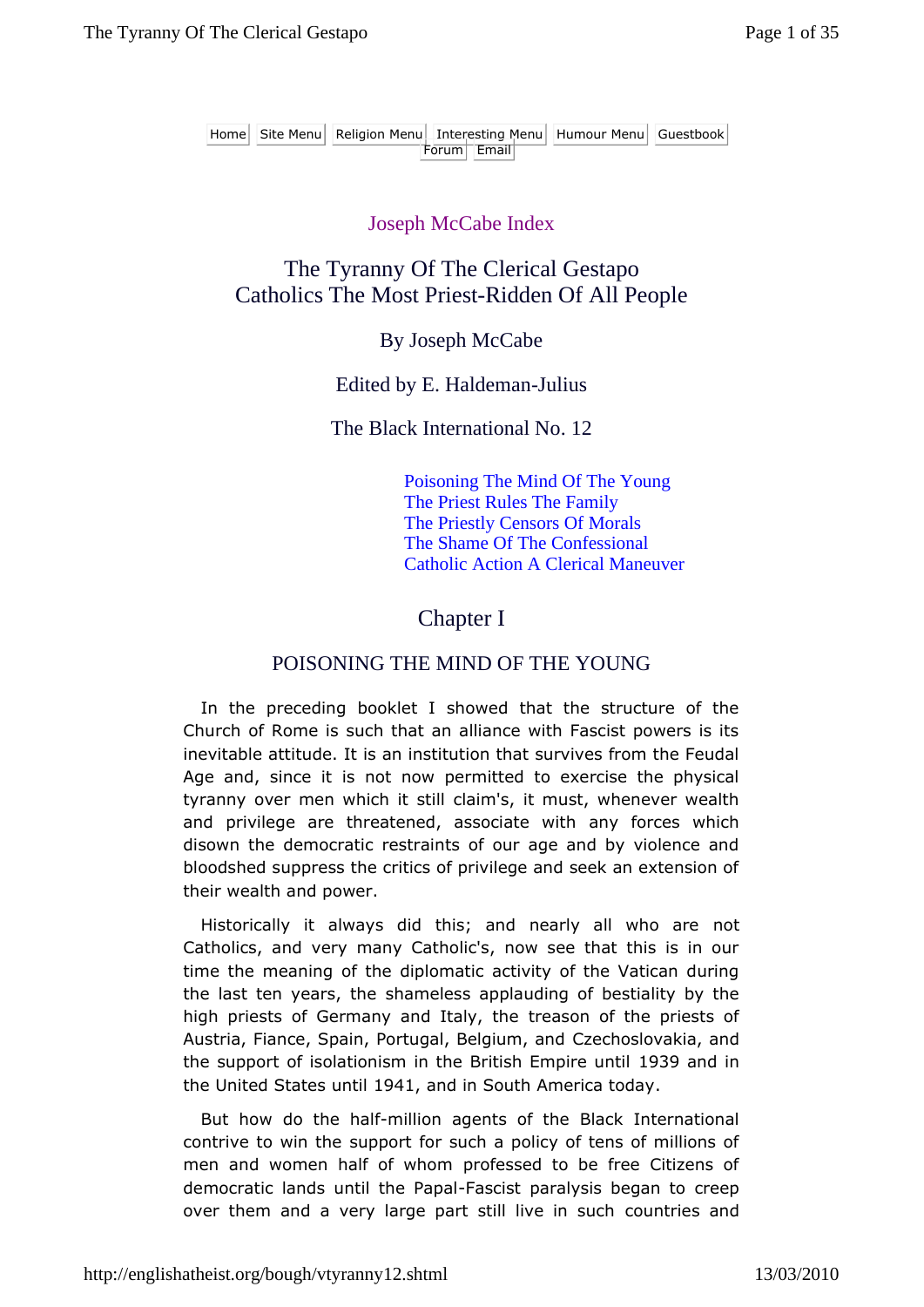swear loyalty to their ideals? I have shown and hwill further showed the fifth booklet of this series, that Catholic priests and w changeheir political philosophy with startling rapidity when t country tu<del>r</del>ness cist. In country after country in which but a fe years ago they talked the poptinciples of freedom and democracy with all the gush that is sole famaillibipsonn America- in Germany and Italy, in Franco Spain and Salaza Portugal, in Vichy France and BelgSumwakCazeahd Austriathey nownd those principles as demoded as drawers or corsets, even "poisonoiunss" o massion that with the authoritarian state which the Pope urges upCatholligs.od They have not yet reached the stage in America and Brdioasho.? Whirld they if not how can the Black International use the vast sums it ex from the people to help on a regime of tyranny and exploitatic

First lest get a clear idea of the body of subscribing member of the Church. How Cmatholic's there are in the world it is less easy to say than to ascenrut mibeth of bacteria in a cubic inch of soil. Comparing the figures gi $\Omega$  athe wes by an ironic pastime. They are meticulously "accurate " and unit to the yet they differ from each other by tens of millions; which s afford's some excuse even for a hardened skeptic like myself.

I consuthe new Encyclopedia Americana, which has an odor sanctity as well sexshoolfarship, and learn, in an article by a member of the editorial boappoda (endly a Catholic) that the number of Catholics in the 2  $\phi$  4, 5  $\bullet$  3 is 20 Dhat sounds admirably precise and moderate compa3r5e0d,000i0th000be or even398,277,00(British Catholic D) rewontine the other Catholic writers claismhud but ow the figure is made up. In Europe, says the writer, the  $8.8$ e7 $@0@0@0d$  he then analyzes this 350,10000,000 Fran(oveh eroptimistic Catholics do not claim more 1  $0,000,000,000,000$  Spa $(i$  where, when there were free elections, the people so long overrule Churcthat it had to take to the  $l$ ,  $\alpha$ f6g 0kmi,  $f$  $\odot$  0 Austria (where the toptoap ulation is  $\bar{D}$ ,  $\Omega$  $[0,0,0,0]$   $(1,3,0,0,0,0)$   $(0,1)$ Hungary (where the population is aboo,000 and the Catholics are about half), and so on.

It is greater miracle than the Immaculate Conception. Bu Catholics absorb miralced bises as a bsorb milk. A distinguished Catholic journalGs own philos X1932 quotes with approval the agstirqnec of Macaulay that "there were weertainly not than150,000,000 1840 The population of most countries has treblesdince then, where not greatly affected by the birth con of these wic skeed ptics, yet Gwynn thinks that the growth of  $thesd50,000,0000t@50,000,0000$  s figure) in a century, and with fertility joyous and unrestrainted is "masltinquirers."

And this writer, who is an expert noon  $\mathbf s$  rtahmede the total figure of Catholics he give 30 jool @ . Josh Frenchmand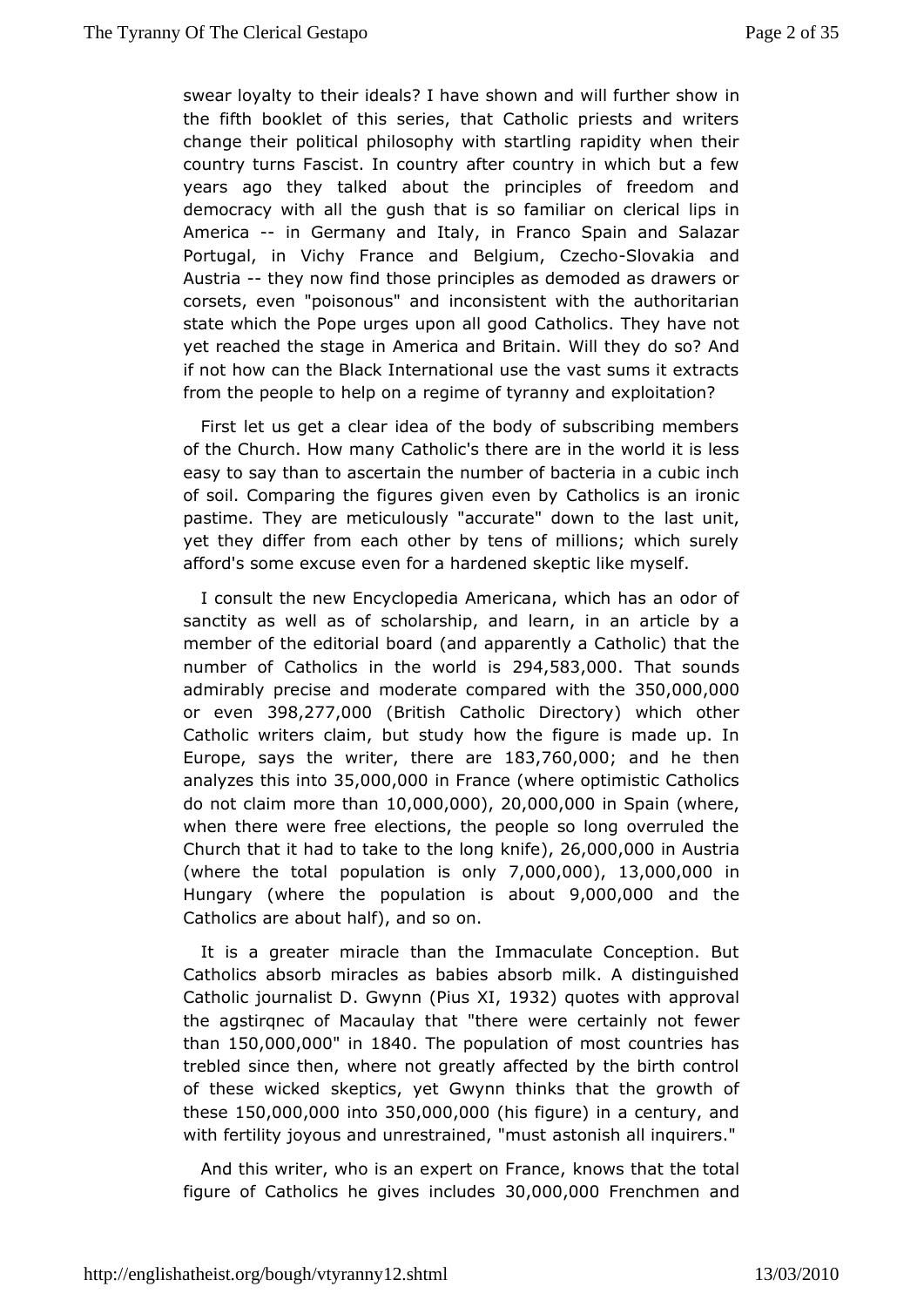proves in his special work on the subject (The Catholic Reac France,  $924$  that there cannot even  $0.00$ ,  $0.00$ 

Similarly in regard ntom bleer of Catholics in America, which concerns us most. The  $EncA$  rolleon  $p$  is  $a$  and  $a$  is  $a$   $b$   $a$   $a$   $b$   $c$   $a$   $b$   $c$   $b$   $c$ for North Ameofcwhom20.0000000 in tuhneited States. As there are only  $4b@@0,0@0a$ tholics in Canada wahnollethe population of Mexico (which the Vatican does not regard as  $orthodox\$  onl $\sqrt{6}$ ,000,0.0the arithmetic again transcends my profane intelligencwhe But turn to the Census of Religion, taken (that is to say, supploibed to oby in 1936 and published as the official red @ p4d linlearn that Rodmaatholics in the United States number  $9,00$ n  $4,9,5$ and you really must trust a figure that is so definite even to the last unit.

The official compflects on the remarkable growth since 1926 (18,605,003 not a baby ovilaage idiot left out, you notice). But an unconsecrated calcula wien his steheam is into that decade the general population of America, in spite  $\epsilon$ tremendous traffic in con'tranospetibly emore 8 theoricent while the atholics, who abhor those diabolical devices, increas by less th $7$ apmercent.

I should love to linger in this pious and stimelating field  $\epsilon$ statistics published by the Black International but we have s businese approach, and I have written much elsewhere on th subject. I have concalut beard, many weary days spent in analyzing the results of months of rehsee anomobethadf genuine Catholics in the world its 50b @ two-@ 0xa0nd 200,000,00aCnd it seems generous to use for practical purpos the round figut  $0,000,000$  will be understood that I do not include here the compulsory Catholics of Italy, France, Belgium, Spain, Portugal, Brazzni, Amentecrician Catholic is proud of them, and insists on including shoembuletishim do too much to ask that he state also, at least to himself, that have "returned to the Church" only while every priest is rea denouncebel's to the firing squad or the torturer?

But our figure infuittenser consideration. It includes about 50,000,000 literate American IAnddianise illiterates of the  $P$ hilippin $(E \leq 0.00, 0.00)$  Cand the French gian nd Portuguese colonies, a large percentage of the peasants of Spain, Por Poland, Slovakia, etc., and you see that more than a third c grand Cathbolial are folk whom we need not consider here. It is no mystery how the paries prison servile. It is hardly more mysterious how they keep their olde soproticarther tens of millions: the peasants of Spain, Portud and Iy P who and rand called literate because they mastered their A B C's and the masses of descendants of these who fester in the poorer qua of our citaes industrial towns. The domination of these also  $\vdash$ priests requir psoniound explanation; and quite a large number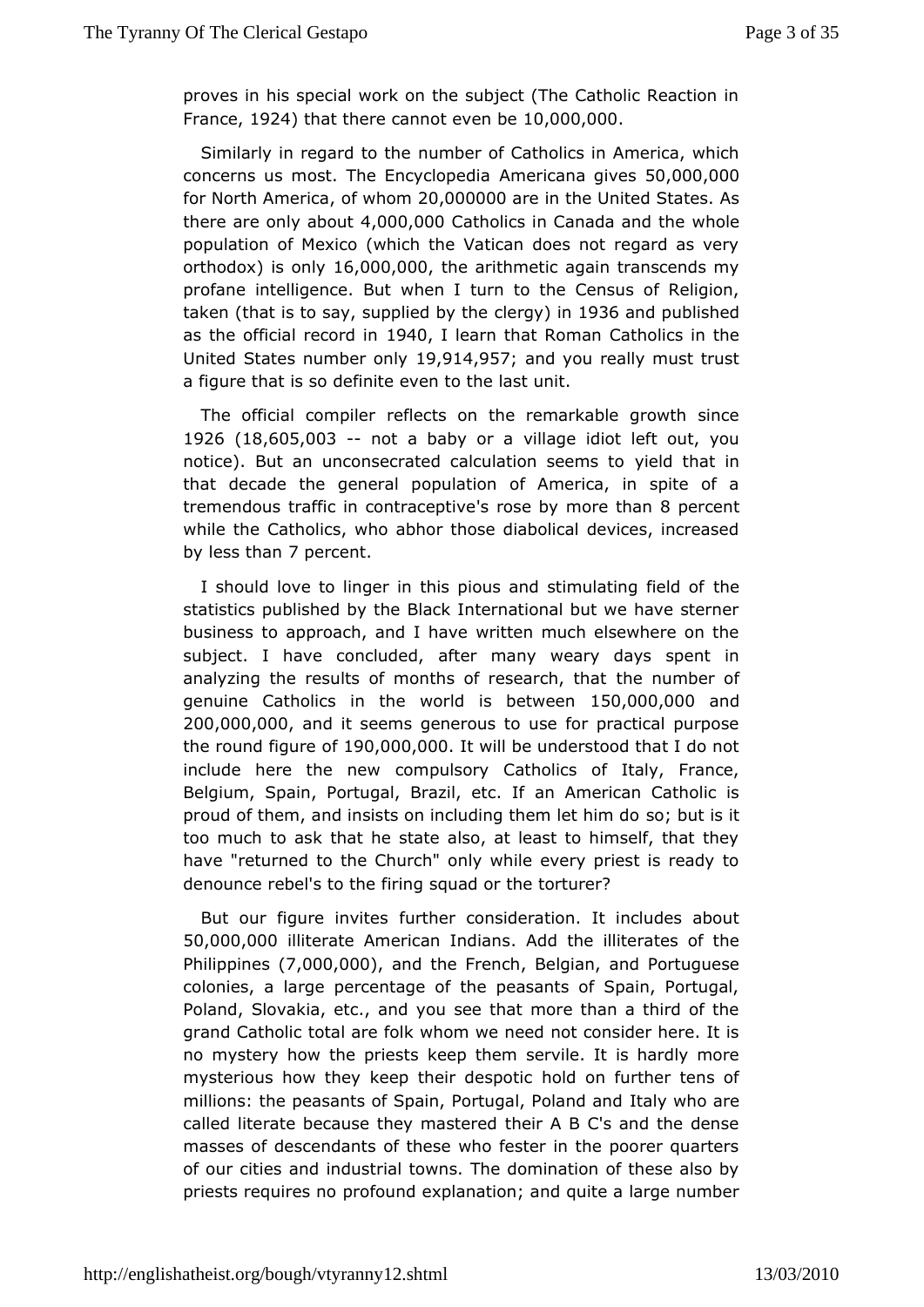at the other end of the cast be cigarle very easy victims of clerical bossing of a subtler some mation timeg half of this grand total  $of 180,000,000$  more than - otheird achildren.

We will discuss in the next book the whole question of igno or culture, and varieties of culture, in the Roman Church, but well to gettearly in mind here that when the Catholic write boasts of  $300,000,000350,000,000$  ,  $000$  whiects of the "Pope or when a statesman thinks thatfithuirse comonsipels him to speak with profound respect of the Pope and the Church, suggestion is nonsensical. We shall further see that the imposed uppourpils in Catholic secondary schools and colleges "science" and "histaorgy drigseous tissue of untruth that differs from the reality almost as muebsasphast's view of ancient Egypt differs from that of an Egyphatogisetn in their case we are not greatly puzzled. However, mlættteurs take the broadly. Leaving out of account the babes and sucklings an poor fow tho either never open a book or could not read one, h does the Church of ensume the submissiveness to a body of generally ignorant priestsmolflions and in and women in modern civilization?

The first part of antshower is the Catholic school. Cardinal Hayes, who had an astounding tsaukicrecas raink nonsense with the utmost gravity, once said, referring to Americ preeminence in education: "It is the Catholic contribution v has enabled Utmieted States to take the world's leadership in th field." Horace Mann swapsposie, a Roman Catholic, not a skeptic as the Dictionary of Americrae presisce gartasphym... . But, no one will expect me to apqueed on that

The Catholic hierarchy in America never professed to have otheraim in collecting vas-t-theory spe $$23,000,000$ new school \$ 9i2n7 - for the erection of schools of their own than "the good of the Chursh the dethearding of the faith (the docility to the clerical Gestapo) poetopthee.ir They care nothing whatever about the general culturabule trey! of they just whip up the laity to a fanatical zeal for having wahools of Catholic ladies have told me, defiantly, in England, where questioanbout the treatmentat is to say, the amount of subsidy they will voote poubtlic funds Catholic schools is prepared by the clergy and ressendly upon candidates for election, that they would not for a motmoenothesiotate candidate who promised to favor their schools no matter wha views were on national or local policy. Once the question c Catholic schoond raised by the priests at an election they ignored every oshee.

The zeal of the priests to whip up this fanaticism sugges oncen what the Catholic differs from the national school. In parts of Ametroday where there are large bodies of Catholics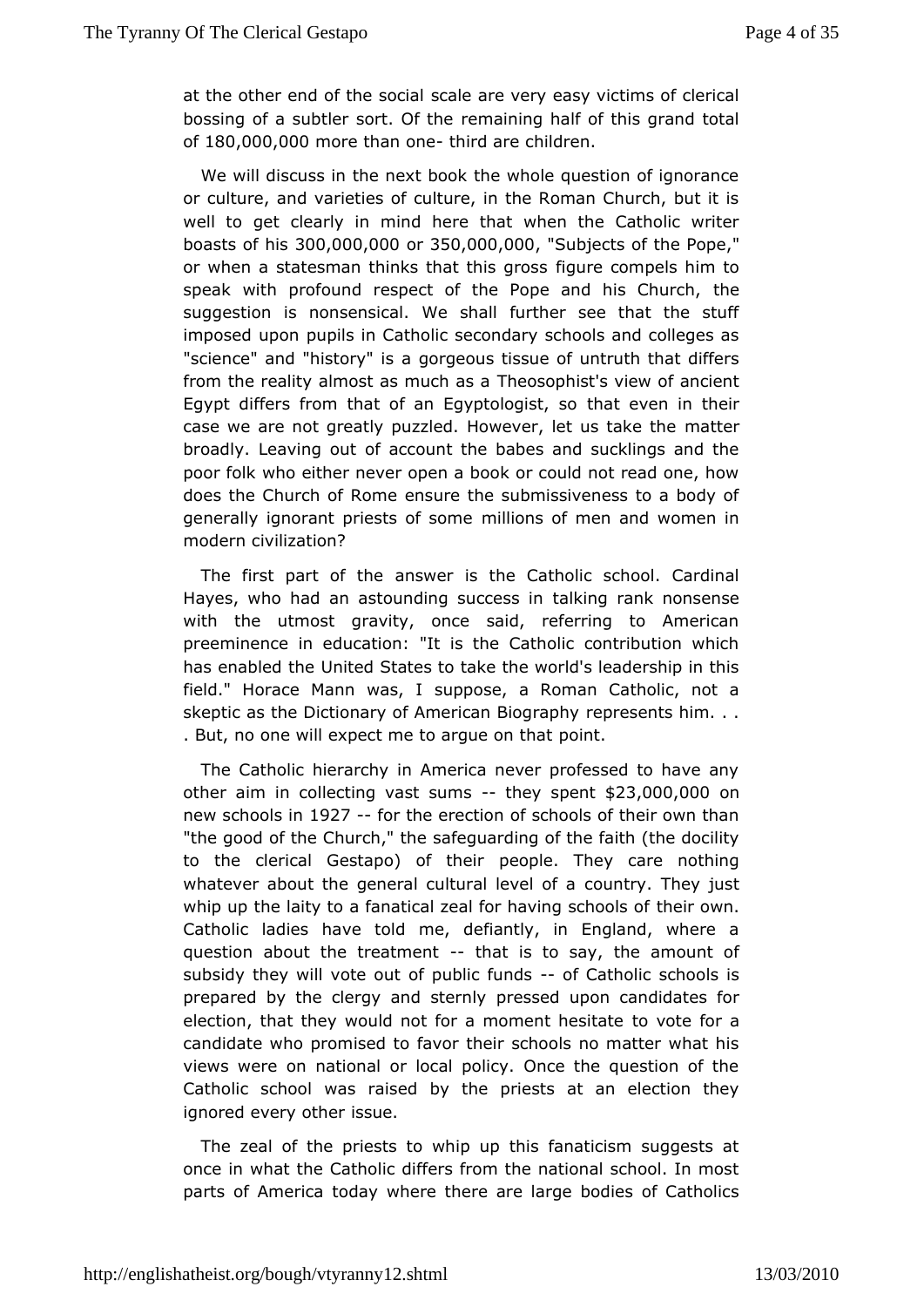the national school dweemit the teacher or hook as say a word that Catholic Educase thional experts have shown that in Boston and Chicago the Catholing theogy, h their lay dupes, control education in this mastime  $\alpha$  in the national as the change of  $\alpha$ as their own schools. Even from thrantde down most theirs have written me that the teachers of their children in the na schools were so subject to Catholic influence that they use Catholianguage. Possibly this partly explains why in the Unit States Cathothcools, of all grades, have a less proportion of pupils to the gemenabership of the Church than in other countries.

There are not many than  $2,000,000$  upils in Catholic elementary schools, and if you boulftipely the susual ratio of such pupils to total membershipquinart@eashoilticwould give America  $\texttt{b0.1000.000}$ atholi $\textcolor{red}{\bullet}$  . One of the drive here of hierarchy in recent years has been to spread Catholics Catholicism obvermore thip d pulated regions so as to get everywhere sufficient to school a sorto eviscerate the teaching in the local national school.

It isof course, chiefly in regard to history, science, and ger knowledge clas(sweisth reference to current events and institutions) that the priests  $\texttt{face "spor}$  okteen" the child, but even more important than this, the Ch"uthoeh Csaatyhso, lics atmosphere." Every school is a church. Statues of Mary and more popular saints, painted in all the colors of the rainbow Catholiccolored pictures crowd the walls-laendogewindow Prayers and hymns opcolos and he day, and specific lessons on the faith are given or the childloeth menach child of to hear them. Holidays may be given in honor of distinguished ecclesiastical visitors or important Church events. Mass mu heard on tCheurch's "holy days" and children of seven and ove are conducted to the pochruiodhically to confess their "sins." From the age of five to sale the emit is just the same in the secondary school and the "gicral setth of "hisoprnotic influence continues. Catholic books of the most mendaci character are given as prizes.

Sem-magical talisman's (blessed limitedal pictures, scapulars, Agnus Deis or tiny wax lambs enetos)ed in cloths, must be bought and worn next the skin night and day. A Catholic adult goteos church once a week: a Catholic child spends half t day in it every day he A nibeleme of the myriad influences that seep into the child's mind alils th@utimHoly Faith:" our unique, incomparably superior, expainesmoive edgod

Why should one call this poisoning the mind? Isn't it a sch devised and perfected by thousand's of educators of the  $y_{\perp}$ before Pestaandz Froebel were born, for forming the character of the child or training abiitt sinof decency, resset faint,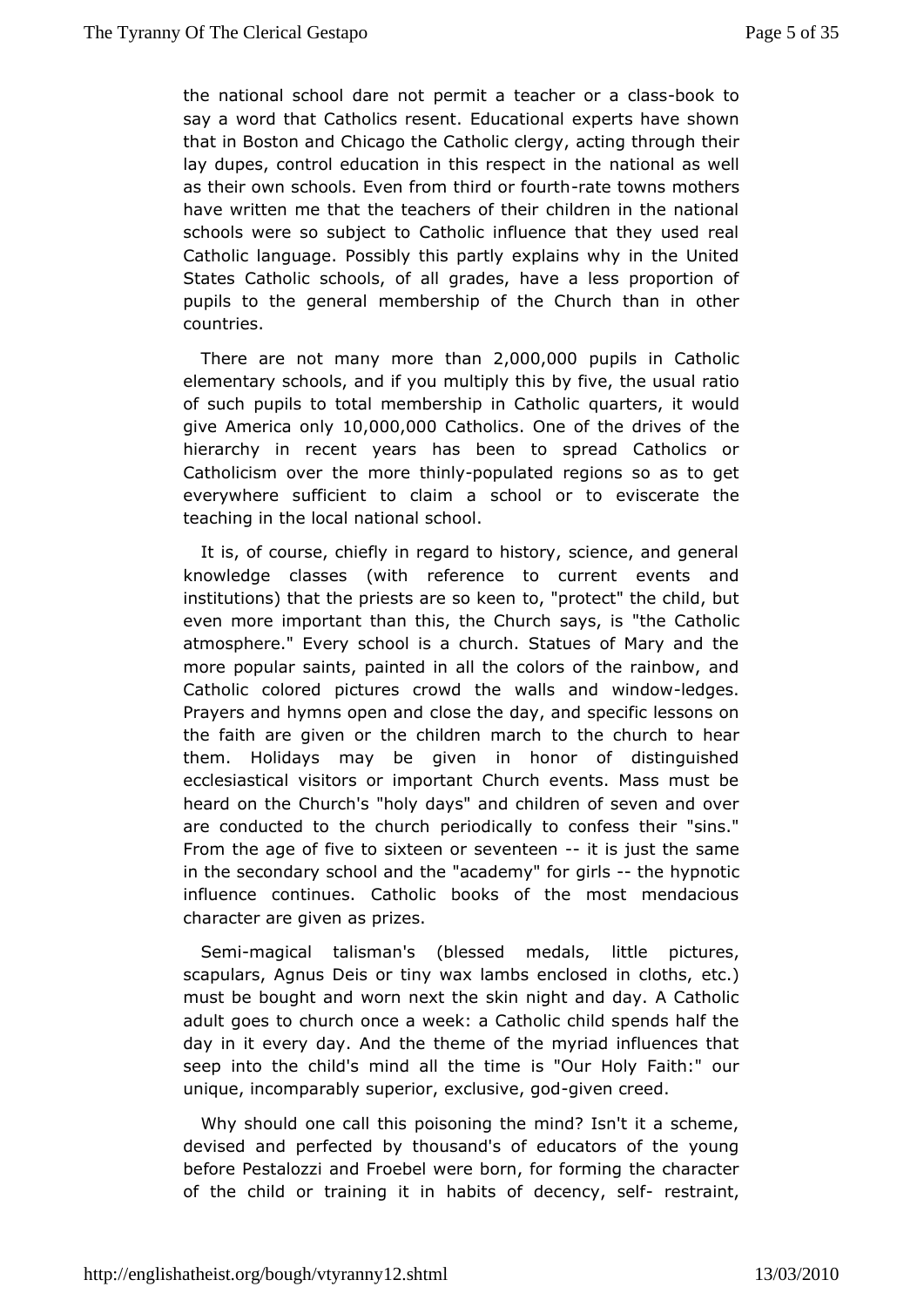truthfulness, and regard for otherus? eb. When Cantholic writer who says that sort of thing incewice taken has least trouble to ascertain whether the Catholic children who spent nine or ten years in this atmosphere are in fact any t than any body of children who have been reared in a purely, or almost purely, sescuhloaneditmosphere. I wager that you will find that these "liberal" writeverhaven glanced at the question. They could discover with verthalitithe atropuddle the blacker areas of outheit a eas in which poventy and ignorance have created a tradition of untshoecial conduct Catholics are not a bit less drunken, violent, and prone to vi crime thaneir neighbors. They could learn authoritatively th Catholic's have a pheigun pertage in the jails and brothels than they have in the general  $p\overline{\Phi}$  be  $q$  the same the facts about social behavior in Ireland or any pCed booticanolyntry. They know that in our class or social enviranement Catholics superior to others in sound qualities. of character.

The Cathoplnicm ary school which I of the on7dDevde ars ago was in a poor indsus buind of a large city. I often go back to it to observe the very great iprongues ansade in cleanliness, sobriety, restraint, public decenciym, poarnt dintal bocial qualities. It was very foul in my boyhood, awid dsknew all its and crimes. Catholic workers as a body behaved like other round mand what a boy did not see he did not fail to learn fr others. Vividly red med mber how, when the master left us in the higher forms for-hounalfthodder boys from the poorest and least restrained quarters told usyeinay dously foulness they had picked up, while Mary and the Saintsubooked down from the walls, and how behavior out of school was such as would xpect.

The real function of the school was to make loyal Catholics to din into our ears until it was ineffaceable impressed tha religion whas a religion like that of the Protestant schoolboy but the truth from the add could tolerate no comparison. A favorite sport was for the whole ob bargue flew's (stone) the pupils of some Protestant school and cody generie is onke "Prodidog, Prodidog, go to hell, while all the Catholics rin bell"; and the priests and teachers never preached to us on th

The would today, of course; Catholics must show that they a good neighbors behoud ath all the smiles and recognitions that "there is good in all rebigions" the same arrogance and intolerance. Catholics are unique. belonings to us, and will come back to us when the work of the deatil, which bega the Reformation, is finally undone. The parallel with Nazis agaipperfect; and the aim is the heapnoewer and wealth of the Leaderg an Getheapo. The whole purpose of this ceaseless droning about the uniquened slotConument and Holy Faith and Holy Mother and Holy everything downfoo the water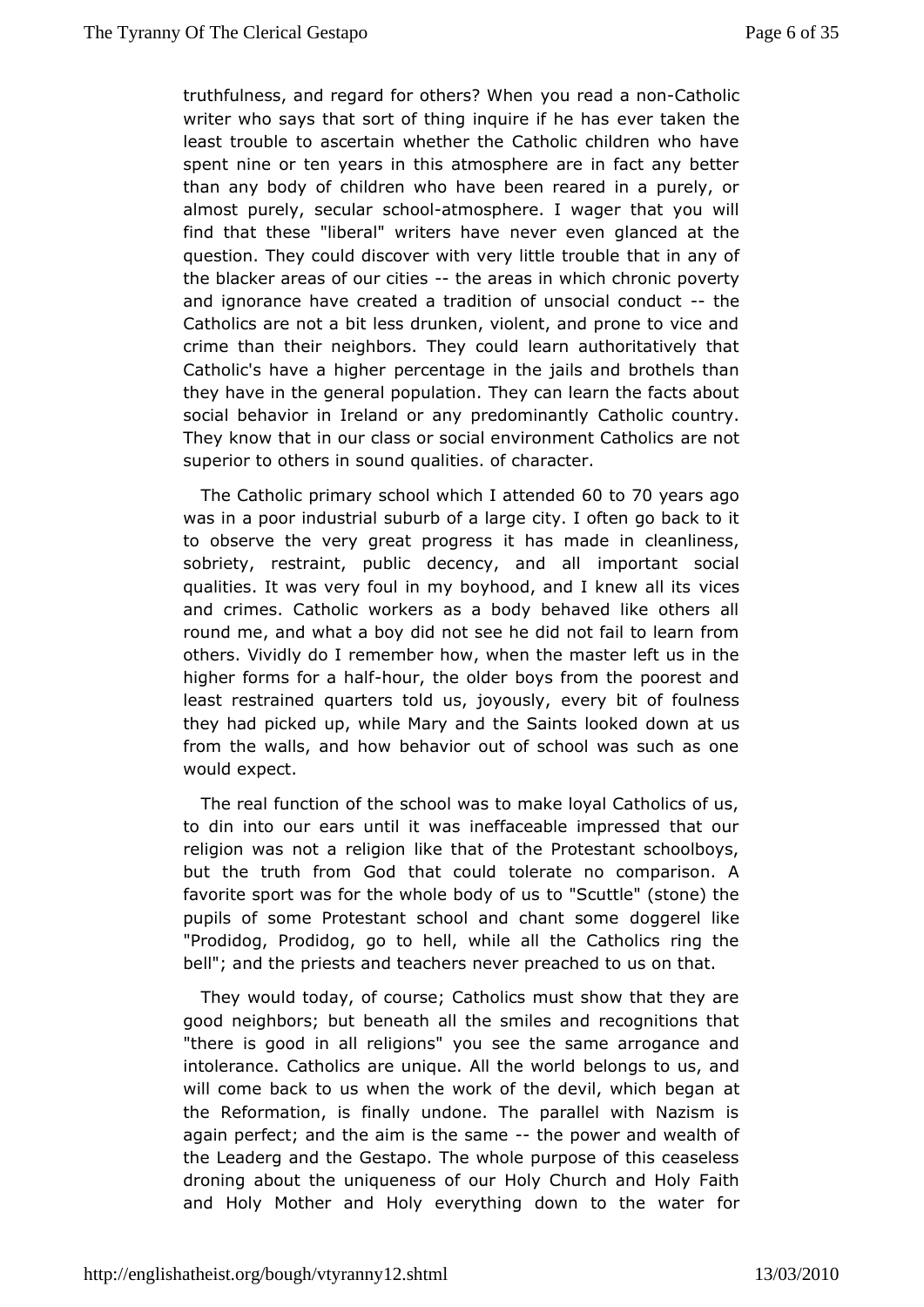chasing devils is to make and keep Catholics submissive. So can beaised, almost without explanation, to a blind fury agai Russia or Mexamobe turned into howling mobs to prevent their neighbors from seeinwahfidhmshe priests do not like, can be fooled for years about the realthe enoughing voith which they are induced to cooperate.

If this blind devowtiitchn, its inevitable submissiveness to authority, be not thought peonics commonlust emember that it is in large part secured by a monstrous and nntniustch.ieBveoluiesf in hell and devils belongs to a stage of humanisdevelopment t not consistent with modern ideals. Probably the majority of p do nobelieve in them today. But they are as essential to t Catholic schoolo and alism as a heroine is to a novel. They are essential, not for pmuorpaolses this flimsy scaffolding of character is one of the chief reasolest who higher training breaks down in-spc bostol yea-rissut as an instrum fembral terrorism and to protect the myth of the holiness and unique of the hurch. The Church, the child gradually learns, has so m "enemies" (crijusts) because it is so holy and precious.

The devil, who is pictures requeed wited to every child as a sort of subleazi with a devouring bhingt more and more million's of souls into his overcrowded damontim, sasniatary the back of all this opposition to the Church. The good Ca must not even listen to what his agents say, most particul when they assummee disguise of honest and decent men. For "sins of the flesh" the Cathedlipcardoon at any time and escape hell by confessing but to leaver than Church, to anything that might cause one to leave the Church, is the  $\blacksquare$ terrible sin of all because one obviously cuts oneself off from tribunalsforfgiveness and the "channels of grace" (sacraments So from the age of the vehildren are made to sing, lustily, hymn's with lines such as agheegi fios rmy soul" and "earth and hell unite, and swear in lastingd buosnds to

It would take a whole book to analyze adequately the comprehensive poison of this "Catholic atmosphere." psychologist would afinads dinating study in social psychology but of course, no psych**elme gistaindare** publish a book on it. I will give in the next book somideweer, dwhich has just reached me, of the ripe results of ctountrocashobiuct I must here be content with a bare outline of tthes first part c mechanism of the clerical Gestapo for making and keeping people blins dulby missive and zealous for "the good of the Church

It is hard lecessary to add that the lessons are carefully arranged to suit the atm $\overline{\Phi}$ beh Berbele is rarely isneemy youth few Catholics ever sawbattBhidente are lessons, on Fundamentalist lines on "biblical historg "eparation madual of the world for the coming of Christ and his instructions (n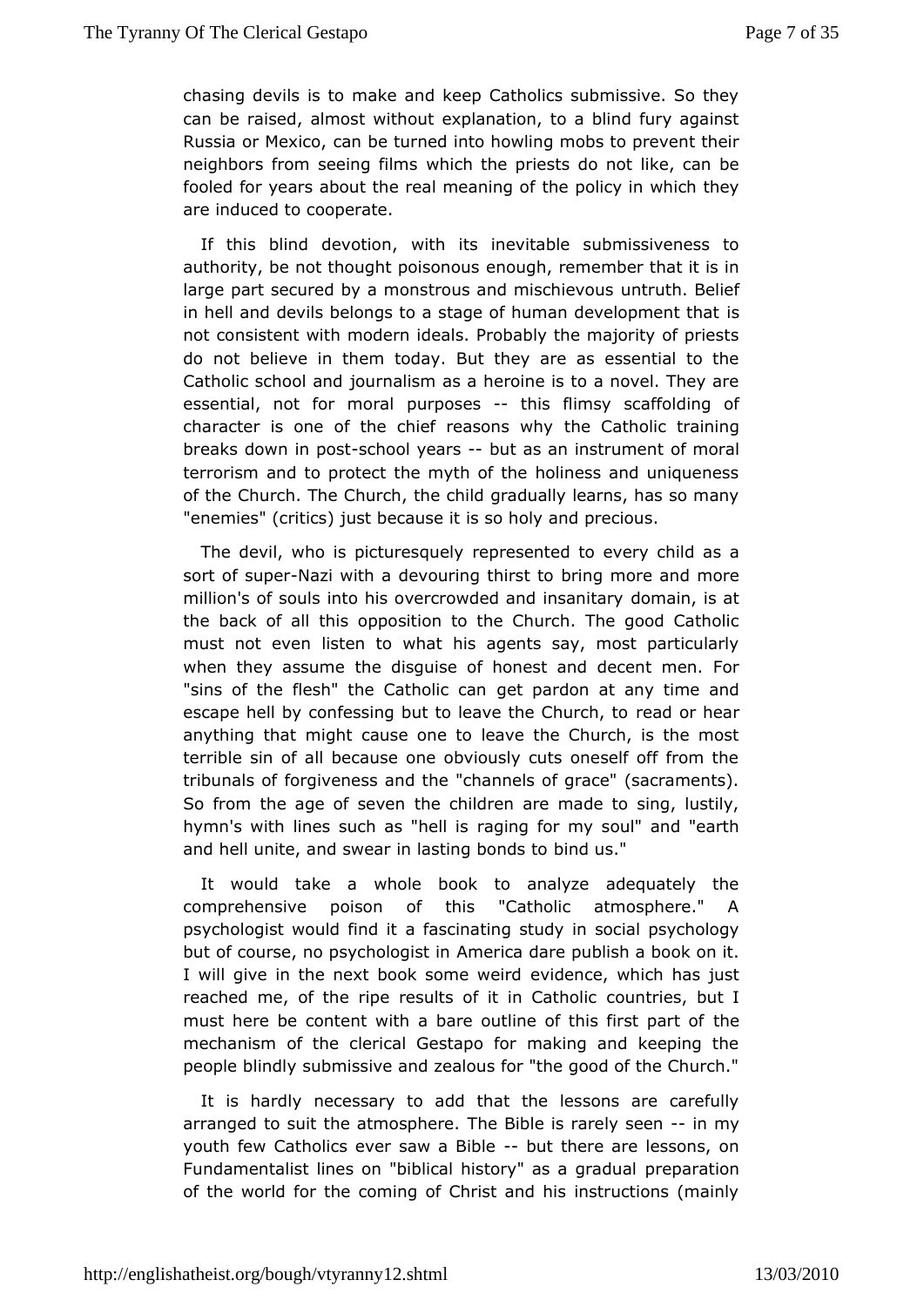secret) to found the wonderful Church. Science is fearf mutilated. Collegeshave admirable chemical and physical laboratories because inorganis quience armless, and botany is fairly safe. The mutilation begins nowith geology paleontology. They are today manuals of evolution, so you imagine whtahte Catholic version of them looks like. Genera biology and physiology and with the that and so as sustain the myth of a "vital principle," and  $\mathcal{S}$  athology is as far removed from science as the Civil War is proolmitionso.dermehistoric archeology, the science of prehistoric mamqtise when any all is taken of it, a sheer caricature.

But history is the figend and the poisoner. A very familiar jibe speaks of liars, damned listratistics. It is a clumsy absurdity as regards statistics bluatssaifince aiton if you change the word to "Catholic historians." dxamed enot here the manuals used in Catholic schools. In my various works I naile chany thousand Catholics to the counter and shown the even the CathEon covelopedia, the flower of American Romanist scholarship, is full of the mether of the refore gather what kind of stuff they impose upon their own the erildorwerm suchools and colleges.

I repeat that it is not merely menophot is when a Jesuit can say in what all American Cathoblecsheonsider to cream of their scholarship (the Encyclopedia) that all brancl theChurch recognized the supremacy of the Pope in the first centuries, whsicth e exact opposite of the truth, you know what to expect.

The versioofn history, from the alleged and mythical years o Peter in Rome to the  $\mathbf{c}$  the present Pope, that is imposed upon Catholics, beginning in the sehementary he richest tissue of brazen lies that I know. And, whoitch eame need one's hair because children are taught as history those live saintsand martyrs which Catholic authorities denounce a forgeries, the storywhas lea is profoundly mischievous and antisocial. Its one aim is like  $\phi$ healdurhpesreest, to keep Catholics so submissive to their caste goufides on steatated they will swallow every statement or instruction without se inquiry into its justice or injustice.

## **ChapterII**

#### THE PRIEST RULES THE FAMILY

It would be a mistarkagione the troops of Catholic boys and girls who issue from the primaey condathye school every year as just as solidly enthusiastic foratsheaintrholopy offaith boys or girls issuing from an Adolf Hitler Schabe in Germany. it that the conditions are much the same in urban America  $\imath$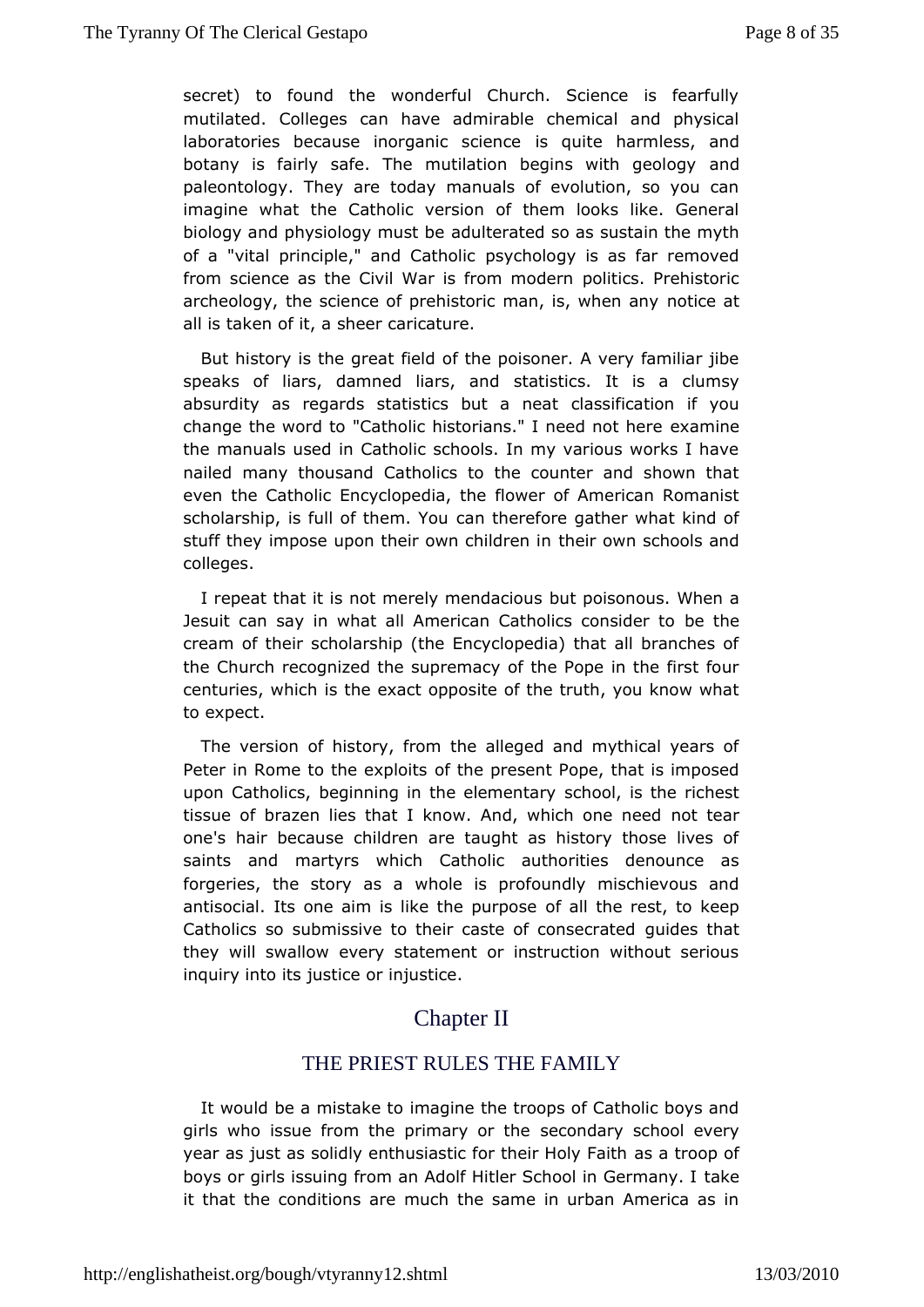urbanBritain, and in the latter there is plenty of Catholic evid that boys detsheert Church in very large numbers during the three or four years after seaving

At Catholic conferences of teachers and priests it has been that in British  $x0$ ttie $60$  percentin different localities boysabandon the Church. This can surprise only those folk  $\overline{v}$ lazily admit, as drogstthe Catholic boast of "marvelous numerical progress", in BAime imicand In neither country are they making any numerical progress. by heavens howen again, and have in the last chapter pointed out that the  $\mathbf{R}$ Census figures confirm this, that the Catholic body, in spite highebirth rate, does not increase as much as the general bod the populations at pity there is no American who can force this truth into the officiant Wat arschington.

The transfer of the Catholic children from the artific atmosphere of the school to the secular life is something transplantinghbote seedlings to the open air in a late spring There would, in facst, ilbe a sarger number of casualties if it were not for the fact that the aboeya dhyasspent two hours on the street or outside the school for evhearsy shopeumthien its theatrically insincere atmosphere. He has already learned there is considerable doubt about these picturesque devils wl raging flow is little soul and about the holiness of his priests popes. The girbawh scess from the nuns' academy to a city store or workshop finds that the fsteectionatomy which the good sisters told her, with bated, breath ærydesdowsndaet Temple of the Holy Ghost now learns that that is not the ge view. Of course they have been prepared for this by warnings "the worldliks "the flesh" and the devil, a deadly enemy of th good Catholic. Somehwow lthew hen the child enters it, does, not quite resemble the viloa dhime amelodrama. The hold of the Gestapo begins to slip.

The prieps the pares for this by his grip on the family. I say the Catholics are the p minessattidden of all people but it will not be forgotten that the power poffest the differs enormously in different places: in Quebec and in **Ode ko**coinor u Baazil and in New York City, with every shade of difference betw those two extremes. No one who knows the "really Catho country" (even  $\mathbf{\mathbf{\mathbf{\mathfrak{w}}}}$  if  $\mathbf{\mathfrak{b}}$  ) question that the people are far more priestidden, more bullieicht am idated by the clergy, than people are in rural Protestant ancetahsing oo sapeople under Buddhist, Hindu, Shinto, Taoist, Mosaeunhooritibesswistme Jews and Moslem have no priests, in the ordinary sense, an priests of the Asiatic nations do little more than perform ceremonies. Yeth, ough the priest in America has not yet the despotic power his colleague uheabse or Portungeal expects to have it somledany inclined to has a yeven in America Catholics are amongst the idnobes t pericepsite.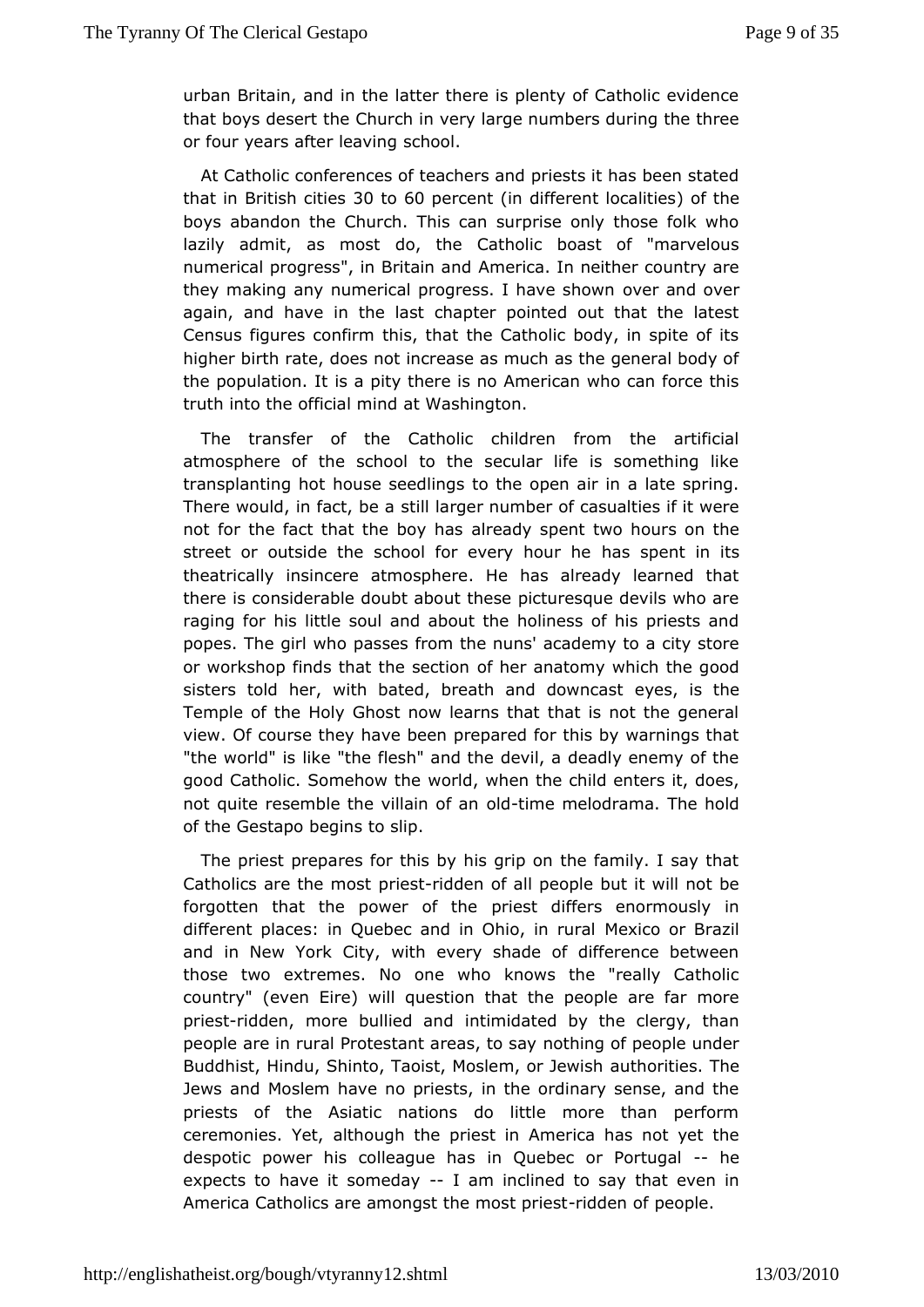The clergy dominate the family as they do the school. It is priest's duty to visit every home in his parish once in (usually) three mont Nsaturally he shirks unattractive homes and spend: more time in those where  $\theta$  the complete is jovial and the bottle travels freely. He generally chias cao hivt to e-rocot or k with particulars about each. I do not sQuagtgheoslicthmaetrried women are more pliant than others but it wide concloeur to most that the visit of the priest in the afternoon, when the husband hisjob and the children are in school, comes pretty close to Shaw's xplanation of the popularity of marriage: it combines maximum of temptwitth the maximum of opportunity.

There is, of course, a goomdiscle and loott, for the priest of amorous disposition can learn on whhiehp days the ay, but, whatever else happens, the priest takes this opportuni inquire about the loyalty of the husband and the children who left scholon. unsatisfactory report will bring him in the evening see them.

Inorder to appreciate the priest's peculiar control over the f one musutnderstand the power which the Church claims and exercises over marriagehe#thonCentury it foug7h00 for years to get this power, and uthce slaityly resisted until the blood minded "saintly" Popes Gregory In Not cent and III perfected the Roman scheme of priestcraft, and the "gre Schoolmen proved to demonstration that this scheme, transparent cleait raition of comparatively recent date, was established by Christ. **H**ow at the won this power just when gaiety and skepticism were increasimmgus in beau rroepaed elsewhere.

Briefly the Church brought matrimonomumulten its by making it a sacrament, an indissoluble contract, a cerem essentially requiring the presence of a priest. It discov "impediments, o" me of which were subject to removal by dispensation (to the great to the of ill a to the nod some, theoretically, not. This not only led to traffico dingious dispensations, which still continues in large part as I explai the last book, but it gave the archbishops and Popes a v important authoviety the lives of nobles, princes, and monarchs in the matter of mtaneriirage's.

Three cases which have been fully discussed tiby American like Bo-Boarrett, Marshall, and Selde's and may here be recal briefly, will illustrate this tyranny. The late Count (then Marconi marthed Hon. Beatrice O'Brien in a Protestant church London-"she was Paotestant and he an apoist tage  $5$ They had three children but issel parated were divorced in 1924 The Church very generously conceldes thoat it claim authority over thomic marriages, but it also claims that one who has been baptized a Catholic, as Marconi had be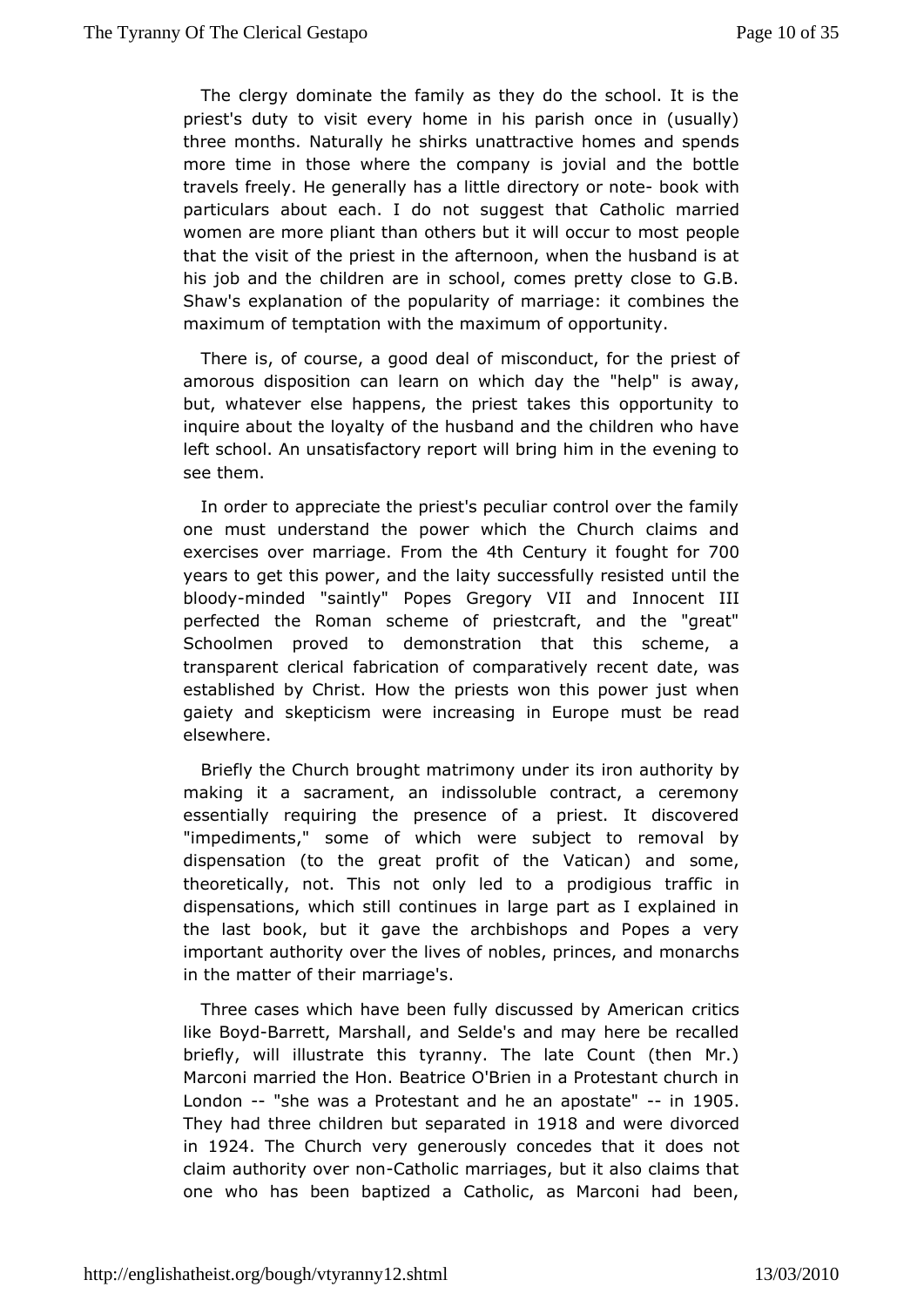remains subject to any case Marconi wanted to marry the Catholic Countes & cBailzazi amed applied to Cardinal Bourne in London for a declaration that his manulriangel woods from the start: in other words, that he had never been married Beatrice O'Briethiough the Church, with great charity and ingenuitoy eclares that the children of these sham marriages a legitimate. The camanine fastened upon the fact, or the allegation you know what evide where his in divorce - suits that Marconi and his bride had agreed befforeifmiarriage proved unhappy they would seek a divorce.

Therefore there was almarriage, said the learned priests of London, pocketing their feeestribetdid not altogether like the idea that her children were only estage to das framed show the sophistry of priests and she appealed to ahe Rota tribur Rome. Marconi was now rich and he "paid the expenses" of trial. He **giost** decree of nullity, married his countess, and was high favor at Vahtecan until he dieed in

In the second famous case Comsered bit, who had married the Duke of Marlbdr&&Gdleftnhim 1i9805(after bearing two sons) and got a divorce, applied to these learne ingenious Catholic authorities in London to ease her conscie declaring the marriage null from the start. You see, she now wanted to marry the CCactun of iBalsan.

The London authorities had to share so promtihseing a case with Roman Rota, and the decree of nullity was granted. She had sworemarried against her will and because her mother said t she would dibeat disease unless Consuelo married the Duke. No internal consent, said oRomemarriage. Consult the authors I have named if you want the strimentic only the fthese aristocratic folk in detail and learn hoawuthhoeit Veastican proved to the hilt, when a storm arose, that they were absol compelled to declare the marriage null and money had nothir do with it. Whatests me is the Church of Rome here claims a power that is not onlythamabant antagonistic to that of the State. What, you probably ask, wosuolodiable sitthue ation if every girl who thought her husband a beasoucrotual didgo to a get it to declare that she was not married to him because "I want to marry -him other made me," or "he, said he would let me get a divofcle wasn't happy"? But, don't be too nervous. First, She would get no Saeiomoondyly, Rome does not deal with a hundred cases a year and say set maar healf ree." We already know something about Rome's "free" services. certificate may be free, but the frame may cost a mighty Ic dollars.

A third case confirms us in these cynical reflection's. Miss Gould-how theames in these cases do smell--of money married the Marquis de Casit&9 5avneen inthrough the usual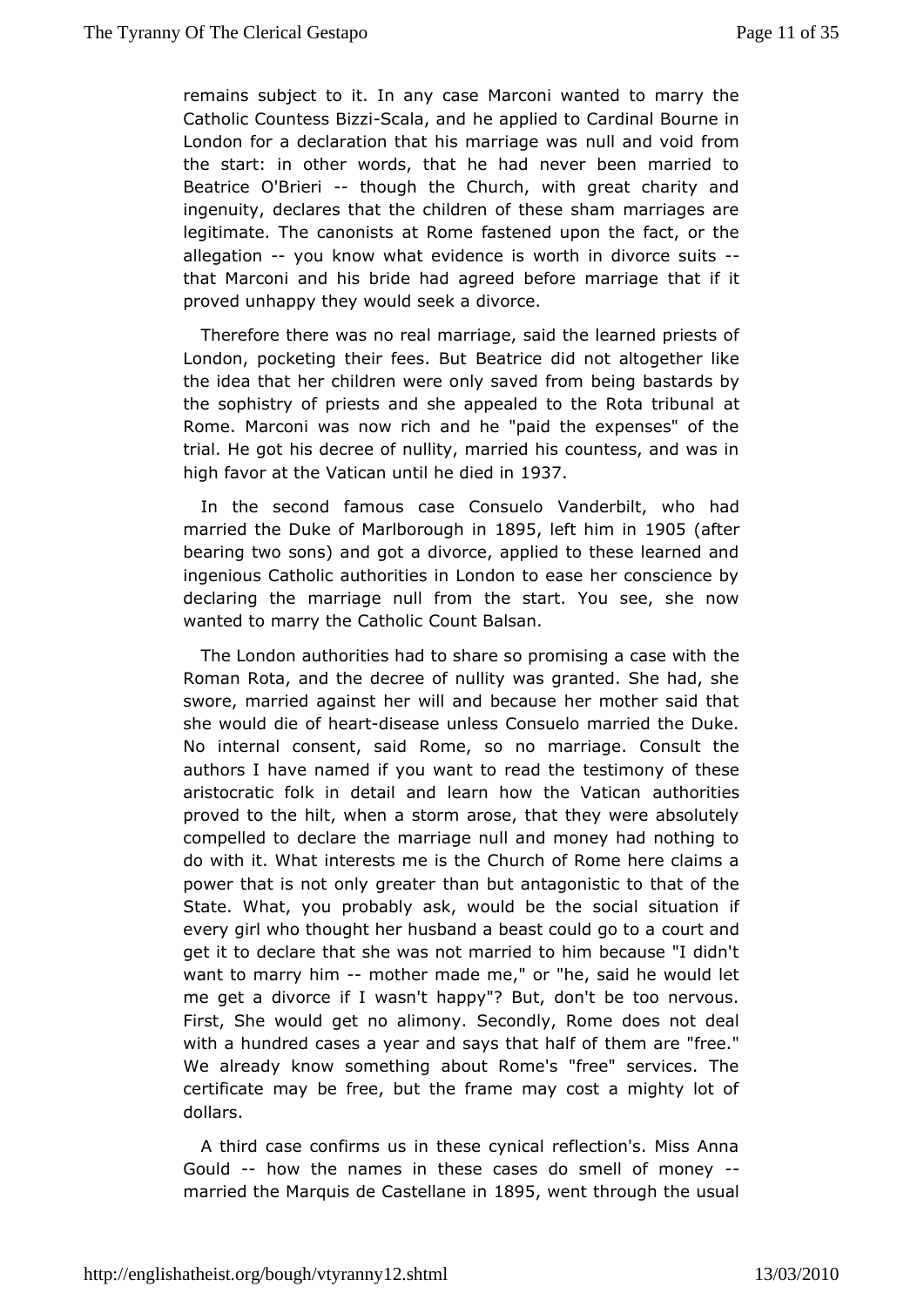routine until they qualive head him 1900  $6$ and married the Duke de Sagan. He was a Catholic, but with true French chival deserted the Church for his loved (and wealthy) Anna. The el Castellabeing a Catholic, felt himself out in the cold and app to Rome forrualitovecree so that he could marry again.

Anna had, he said, about molivorce before their marriage. The cardinals of the Rota reajpepothiecdathois, accepted it on appeal, then rejected it again. CasteltloanteheapPopeaeled who referred the matter to a committee of cardinals, and t declared the marriage invalid. To be quite sure on so sacr point the Poemearged the committee, and it declared the marriage valid. Don't imagin couthiat a marquis, or a millionaire always gets this previous dreigarhete caBruet typou ask me whether all the marquis's money had gone or whet American dollars were weighed against his thin French fran regret that fulmences of these spiritual transactions are kept in decent secrecy.

A fourth case differently illustrates this beneficent power of Church to atmed untie indissoluble marriages. A few years ago Catholic American actiressiove with a married producer. He got a divorce from his Jewesthew aftes beurte Church will no more allow a marriage to a divorced pweirls omerahiana it divorce. The man however became a Catholic and married Catholactress. Now, there's a pretty conundrum: so pretty th when I published athe in London two years ago one of the chief writers on one of Chathol hive fpapers howled that here I displayed either my gross ig $@$  atholic matters or  $\ldots$  . The rest was silence. They delicately candifimagin me camiliar print.

But it is simple, and this oCentabisit would have learned a little about her own religion if shee haardicleead Pauline Privilege" in her Catholic Encyclopedimeem Bauh mitigation, that he did not know that marriage is a sacrament indissolubleadvised landeymbers of the little group called Churches thwahten one was married to a pagan who was contemptuous of his faith sheafwears genelly expostulating with him in vain, to leave him and marThoses  $E$  heiss rtnied. theologians of the Middle Ages who made a stalwart defense whole scheme of priestcraft and are now pressed upon us Catholic apoloagis inso deminded thinkers, worked out that this was quite consistemar with the being a sacrament and indissoluble, and it is part of th $\mathbb G$ huaw hoffodhaey. In the case I have given above we have a simple alphelication of it. gentleman becomes a Catholic, doubtless after profou meditation onbehauty of the faith and not because priests had told him about the Pauline ge. To meet American civil law he has already divorced his wifiee, downetsinof the Church he is still married. All that he had to do ahso kw be veriats et wife,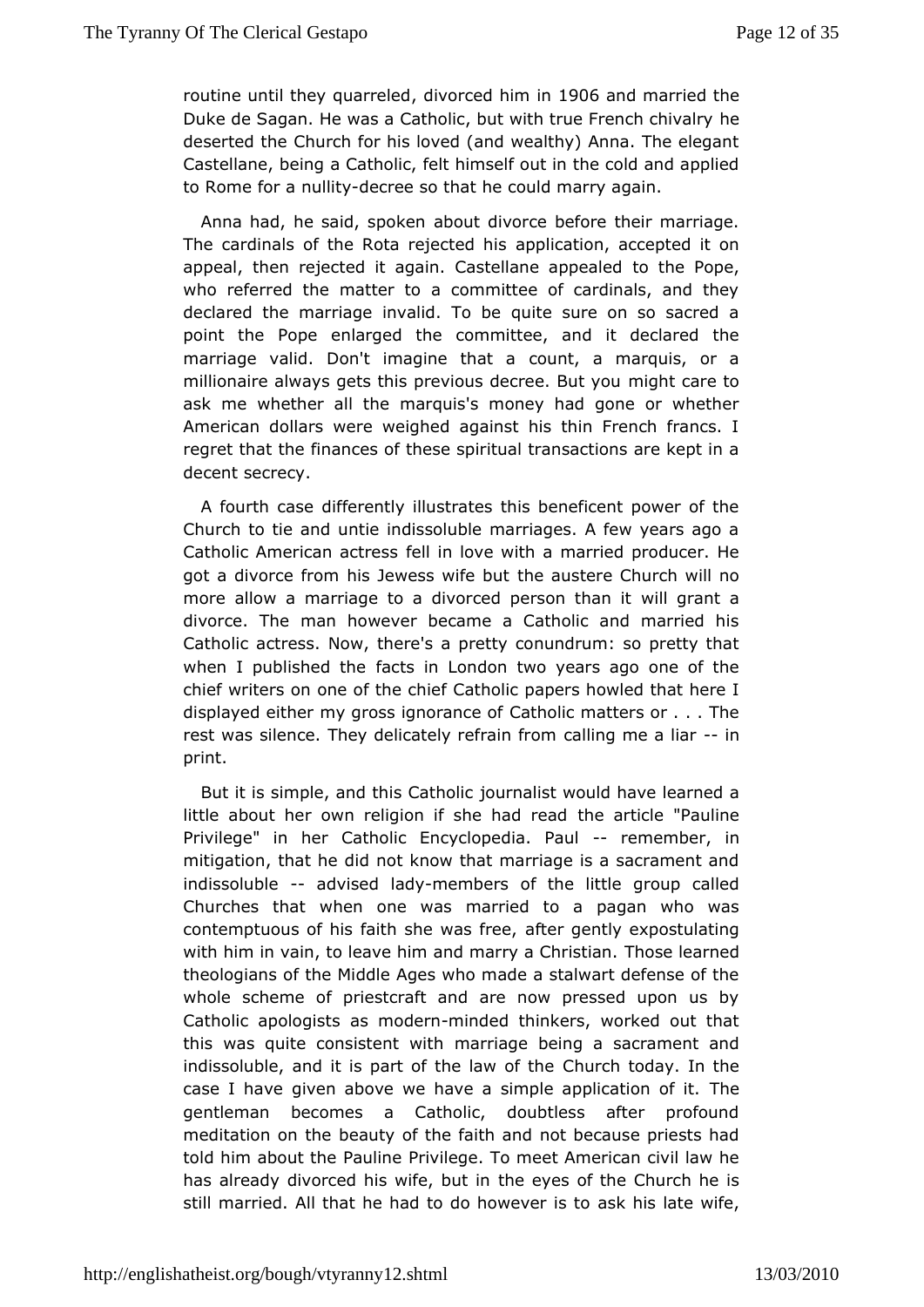whose answer you can imagine if you know tiffeshioer Yiddish, cares to become a Catholic or to live with him without ever m any reflections on his religious adventures. Even from th however. Rome claalianuss (e211 of the new Canon that with can grant a dispensation, laachyd, behing already divorced, it was probably not done. The emancipasted hopmar free of without any further fuss to marry a good Comeum oble.r of the

Other aspects of Catholic law and practice ilbustrate this po the clerical Gestapo, even to the extent of flouting the civil a matter which is generally regarded as the supreme perso concern in the oflife man or woman. Although this control of marriage is so obvpious by anufactured that the laity, as I said, defeated for many centuaite ementery obtain its legislation about marriage fills one scefcttihoensloonfgethe new Code of Canon Law, and from the elaborate nature of clauses you will understand that very large and profitable body the appeatlos the Roman Congregations which I described. Probably the most lucrative to doto malusalian caucus) in the Whole Roman scheme are the sacramentaan inaagteuraen of the doctrine of purgatory (through indulgences), and both transparent medieval fabrications in sodtegrmas.they are

Notoriously the Church goes beyond any civil law in assigning degrees of relationship within which it is forbidden to marry. MiddlAges they stretched so far that in a small town or vill everybody was retloated erybody, and it was a golden age of dispensations; or it would haw be the each taken their religion seriously in the Middle Ages. The newsa $\mathcal G$  anthrat Law Catholics must not marry (without a Roman license) if they relatedy blood within three degrees, by marriage, within tw degrees, or by sprical adnship (god parents in baptism). So it is no longer possible fortoasnaoyn, is satus they did in the Middle Age's, that a marriage from wheer's can rive that it of escape, never was a marriage because (as in the Loause and Saint" the very -samintly Queen Eleanor) the man is related to the womanthrough some incident they have succeeded in discover in the lives of gthe exigreat grandparents, or through an act of fornication, which in the hight be taken for granted between their fifth cousins or otheelatimese But the field is still rich in possibilities; note carmenfaurlhiya gheat which are valid in civil law are not valid in Church lawraad vice

Mixed marriages are another interesting field. I have rece beenconsulted on two cases in England. M has married N Catholic) on a  $\arg r$  beed ment of honor between themselves that no religion shall be imposed dupon of the marriage, who shall choose their philosophy of ligfeowheem. the gre is one child, now in her early teen's, and the thwefe repudiates promise, at the priest's order, and she and her relatives cho gir with proselytism. In the second case a man wants to marr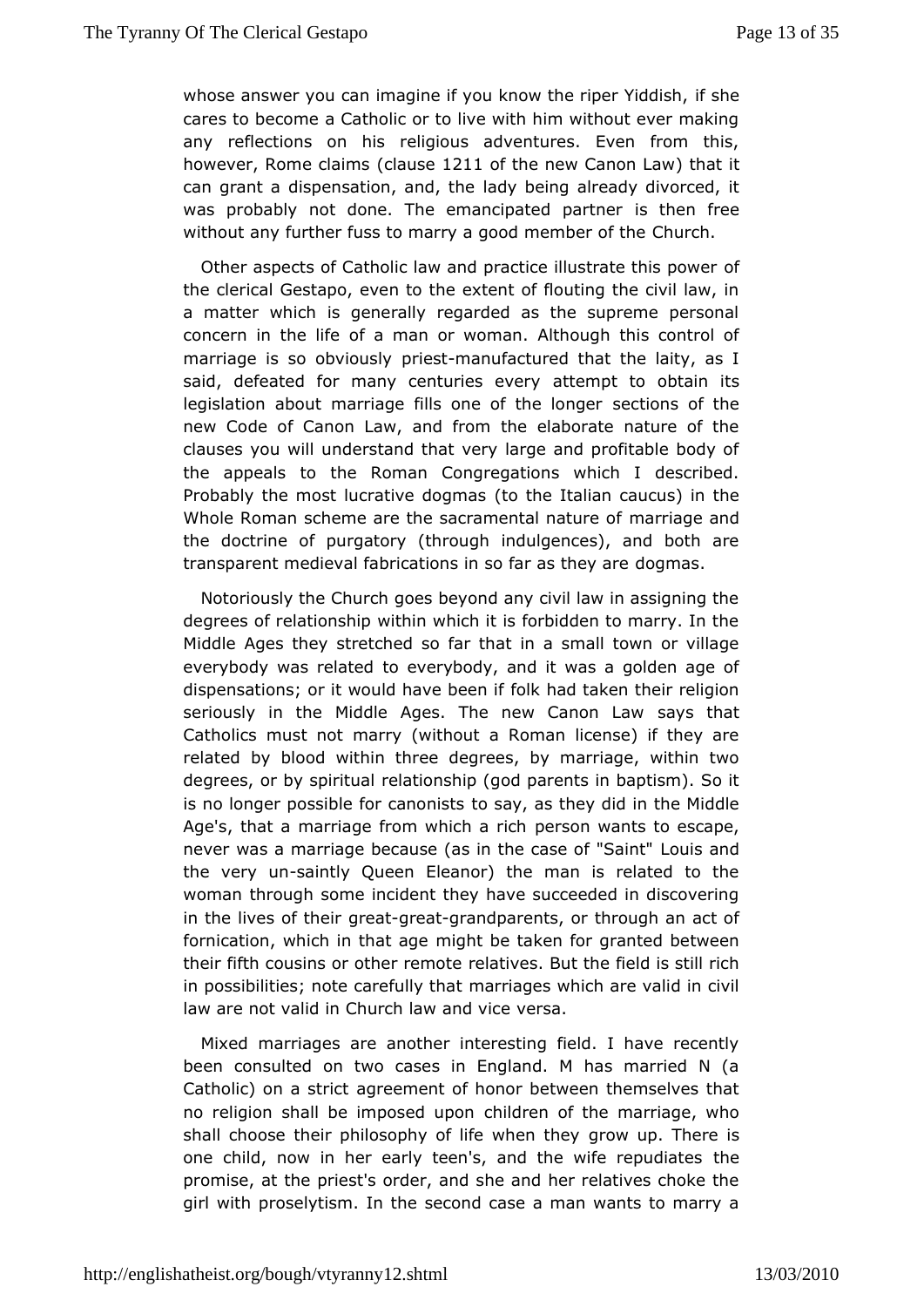Catholic girl, shaped has assured him that there is no law of the Church that all child mein endf maarriage shall be baptized and reared in the Catholic Church.

I amnot concerned with whether these girls lied on their o account or wderected by the priest Itbeldehis pardon, to make a "menteasdervation." Both are equally possible. But the law of the Church is cbenaly indicat dispensation required for a  $mixed$  marriage but it will be gramted up nd poditions  $(clauses06)$ . There must be a serious the as  $0$ atholic must promise never to say anything to disturb the Catholic's and must agree to the Catholic baptism and education of children: the pmilessit be morally certain that the promise will be kept: and he must hancemibe in writing.

The next cla( $0.62$  says that the Catholi(who arguets a promise that his or her faith shall never be interfered with) solemnly promise to take every opportunity to interfere with creed qfconvert") the Cracholic lause 070 enacts that such a marriage is iunvlaelsd the Catholic has got a dispensation, so that the promises acchaend by bosoncealing the marriage from the Church.

Another provision flochits civil law and has led to a vast amount of social trouble is atthatica (a baptized person, whether he or she has left the Church od remote) dootex a valid marriage unless it is performe d9by4. Thiswast enacted by the Council of Trent so as to prevent Catholics se slippingom the power of the priest. When Catholics multiplied Protestant countsionse of which bitterly resented such interference, Rome often suspeimde 30 8it, was declared to be in force in all countries. You see confeitco his equence millions in America who were baptized in the Church and late itand married like other citizens are to their Catholic friend married, atheir children are bastards.

There is a similar defiance of the eviden lax and minent that a couple who had committed adultery before x mansiage, or and priests who had once taken a vow of celibacy are not valid married. On the other hand, this very peculiar code of law  $\epsilon$ marriage, which supposed to have raised civilization in this respect to a higher levdend a satigraathly flouts civil law by Saying  $(1104)$  that a priest ca'a for  $s$  erious reason" celebrate a marriage without witnesses and conceavict authorities by entering it in a "secret register," amdarthianoges uissh a perfectly valid. Further, Church Law says that youth's can v marry at the ade6 annid girls at the  $a \oplus b$  for  $b$  in Britain is two yebedow the legal age of consent). And in fine this Co of the Church that meek ees a moral mistake lays great stress on that need of "internal wchoins he mats" I showed in the above cases, opens a wide field for poerriemy parod the civil law.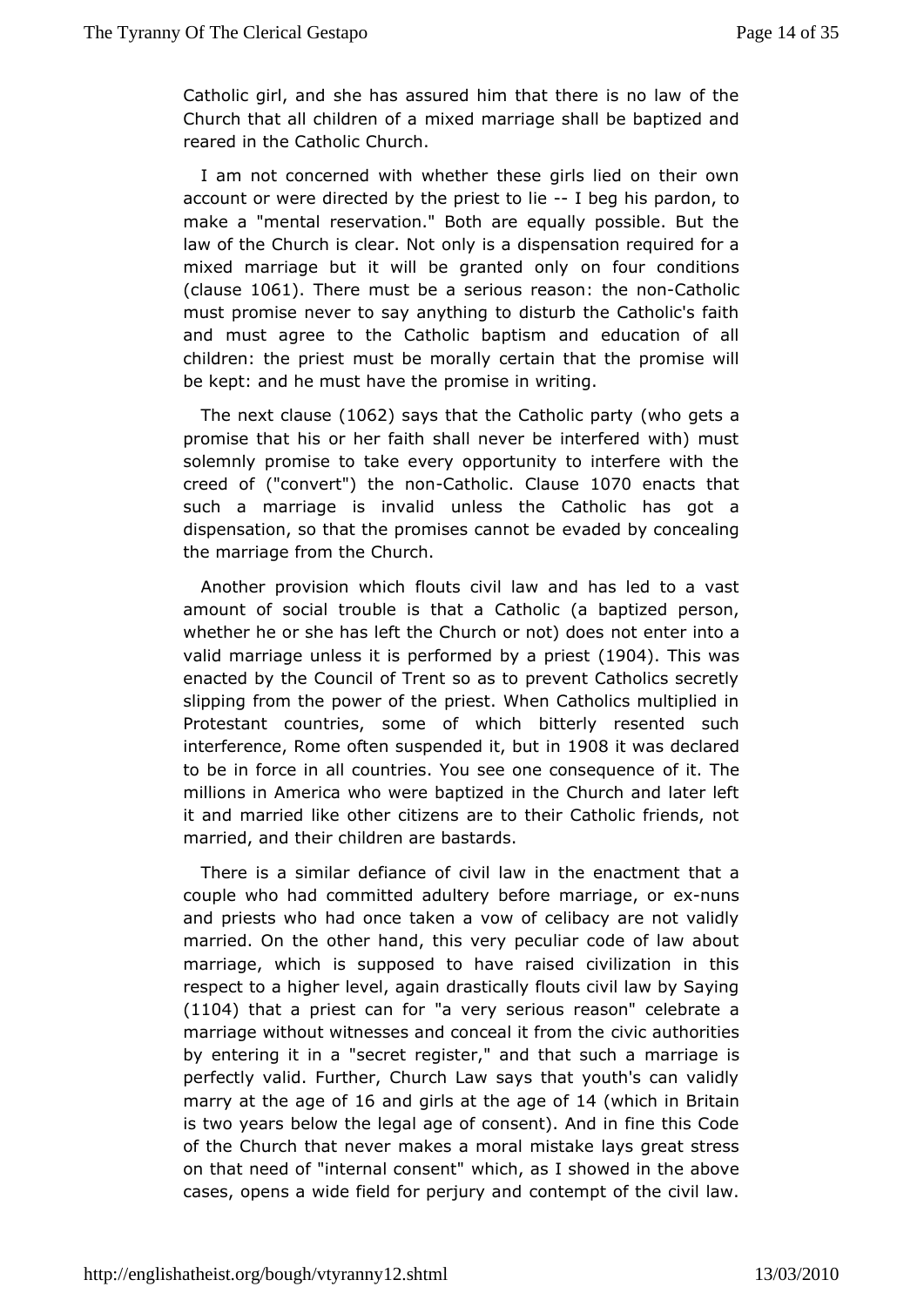Some of the American judges whiel the whittitations how the Roman Church "does good" and strengtheeins ali American would not exactly be embarrassed if married folk applied to for divorce on the simple ground that they were prepared to s that they "did really consent" when they said "I do." They would order them countrof

I am not in this book concerned with the defiance of civil la authority which is implied, if not flouted, in these clauses, a defiance our modern ethic refasieoxns we will consider in a later book. Fom the meent it is enough that here we have an invasion of the most personad fcome ceems women which really beats the Gestapo. Concerned as aboundazis are copulation and children, they are content with one drastic forbidding pulation with Jeavs alleave the rest to the influence of their "Wheant swill occur to any reader, even if he is entirely ignorant of the thistoery matters or does not know that the laws were framed in an  $\boldsymbol{p}$  giee soff crite, nisse that they so obviously mean power and wealth to the clergy say that they have an important moral or social significane preposteroSsome of the laws are plainly created for the profit selling dispensation msthem, and all are designed to extend and emphasize the power of the rB a a coknal over the laity. The Fuhrer has framed them: the GauGeeiste apeonsieteneto the observance of them.

I have said little about though the Church's refusal to recognize the validity of it imsonlectanolys ainvasion of the civic rights of a man or woman. It is tassikusabloeusts to Christian duty as about the sanctity of marriage and so interestbntil the1th Century the Church recognized more grounds of divolace the majority of states do today. The Greek and most of the Prot@hstanthes, who know just as much about Christian duty but less abourte por igensitzceradity orce. And the Roman Church at once, when it suppressed divorce as of its comprehensive assertion of power over the laity, perm an extraordinary development of thobes or ensulity thich I illustrated infothe going cases. Catholics who had money were as free to change partners easinfor host of the states of the American Union today. That is statement hess

The highest authority on France in the beauturify . Prof. Luchaire, often claimed to be a Catholic and certainly n -Catholis: ays that women of the noble class "had a minimum of three or four (successioven) ds." I have fully dealt with that elsewhere and must not be tempated to top on it here.

The law against choint thol is an even aunot bare ious, more purely clerical, and more recent invasion of the rights of individual and the family. The motive for that sacred fury of  $\mathfrak p$ andbishops against the use of contraceptives which causes t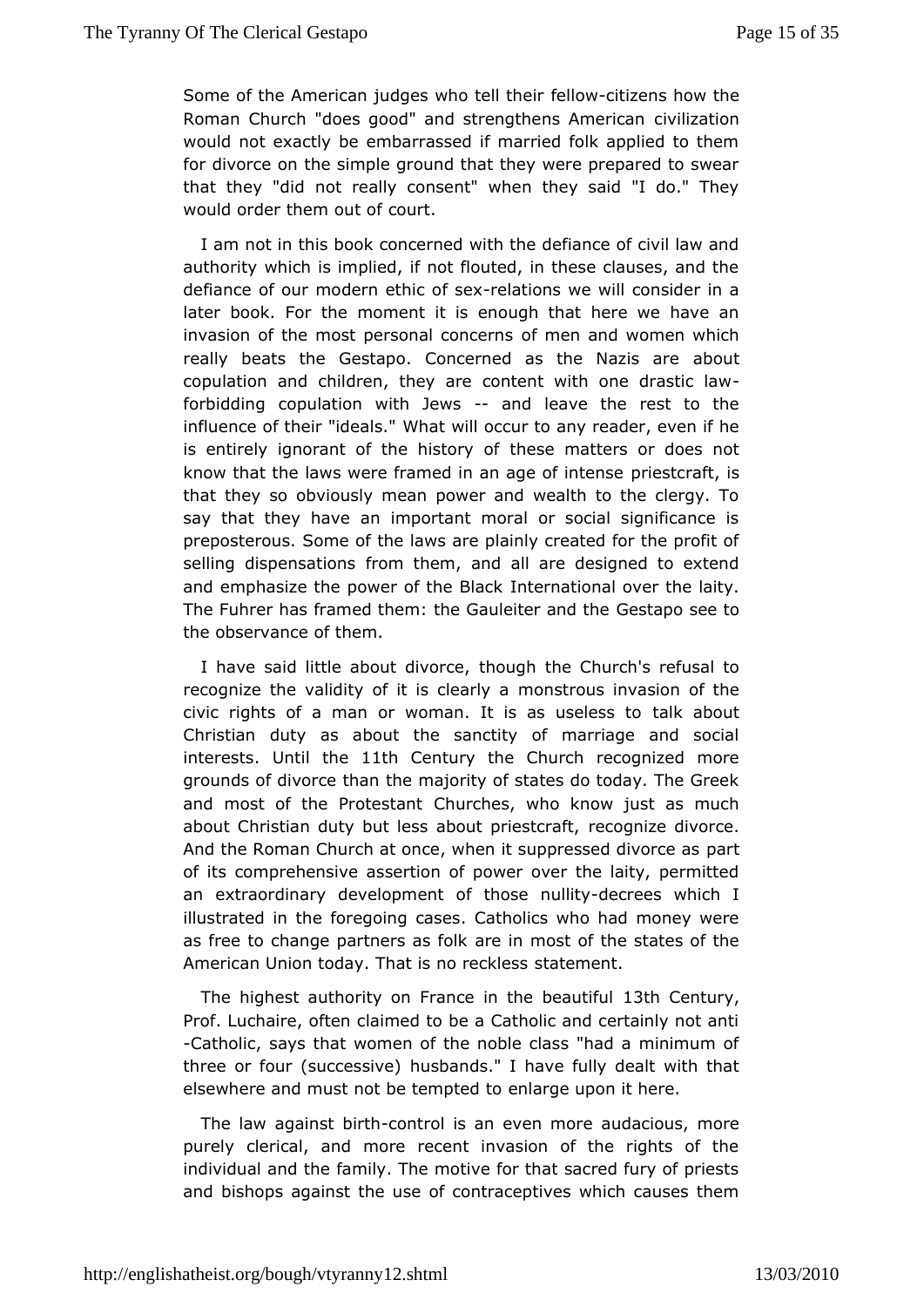to hound women Mlakearet Sanger, get Catholic mobs to break up meetings, and make iantstalcekrist on medical or civic authorities who favor the establishment of climinics nothing to do with either morals or religion, flatris an occasion asserting and thereby increasing their power in the commul and it is ownaay of impressing more deeply on their own people the prohibitiobird-control. It keeps up the fiction that it is "filthy."

There are fowints on which the claim of the Black International is as plainly hoegis end wommaterial interest as it is here. There is nothing inCtartholiontheology that makes birth control sinful. The question duid tihoth teethise Century when the birth rate began to gain on the death rate when the extensive use of crude contraceptive's began in Fr It then became parent to the clergy thad a infonions checked their natural increases bey of preventives and Catholics could be intimidated from using retate scef by a eternal punishment the Church might hope in this way to cov someextent its large numerical losses. A Catholic mother told that her priest fine and kly said this at one of their "mother's meetings." It is, at all eveenthys, the other the obvious inspiration of the clerical opposcionation to binathit is one of the grossest pieces of Gestapo tyranny caved tthe family individual. It is one of the points on which the Pope most nat allied himself with Germany, Italy and Japan. They wantec many potentical diers as possible: the Church wanted as many contributing membors saishle. Neither cared the toss of a coin about the other reasons.

It ishere frankly ridiculous to ask us to pay serious attention the solemantatements of grounds for the opposition which Catholics are now invintseed tteven in our Encyclopedias. To quote the "divine command" to "inmoud aispely" anfortom a piece of ancient Jewish fiction is anintesluigence equr especially on the part of priests and nuns who pretend to superior to the rest of us precisely by ignoring the command regarding the echanism of multiplication as even more repulsive than defecation. Butsuthe argument that God's will and purpose in the organs of gedefaction is snot much better. This also is stultified by the do Cthure hofhaltepriests, monks, and nun's, who are presumably equipped with tho organs, are much dearer to God just because they forswear use of them. thet argument is in itself absurd. It was used against the use of anesthet flicts ltinchild birth. It is answered by the Catholic's own defense tohfat phiobraicolyed a sufficient number of people marry and couple top onpaintation the beam of people marry and couple top onpaint the population "divine purpose" is met.

In any case, now that medissum geay dare increasingly reducing the death rate an unrestrained probiwring raeteilis a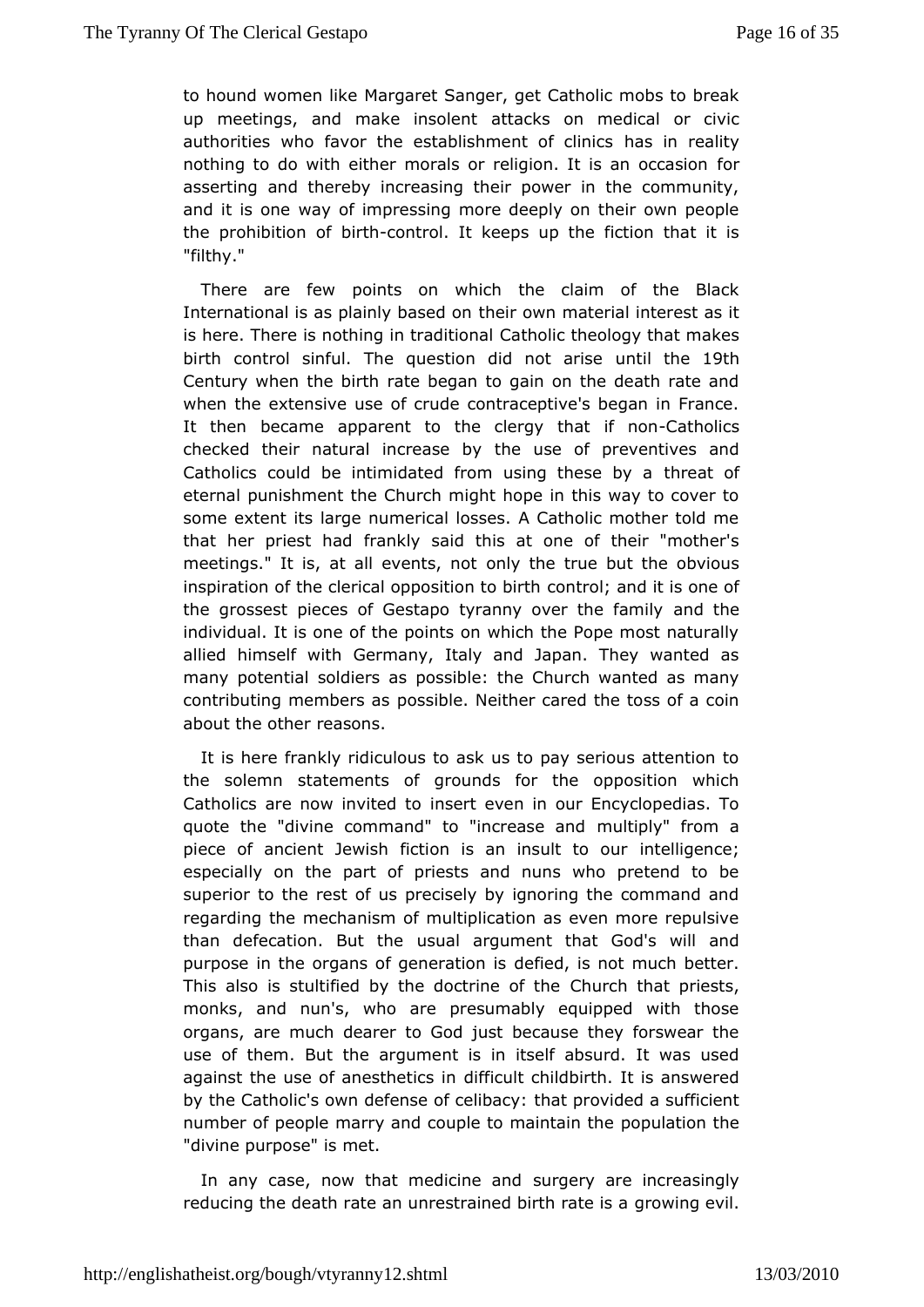When Hitler and Mussolini and the Japanese government for Malthusian propaganda and whipped up the birth rate explicit a preparatifoon war, were they cooperating with the divine purpose? Is a great war, checks the growth of the population, part of that purpose? Arefabattebirseases? Overpopulation is, notoriously, an outstanding cause of pov suffering, unemployment, even war. But overpopulation would grave in our biwme if it were not for the general use of contraceptives and in the would reeistch heights which these opponents of birth control on sonealegromanned sconsider. Without birth control or immigration (which is ceasing) population of the United State 500,000 d, be the year 20004, 000, 000, 000 0110. . Need I continue

The Catholic clættiid able is a piece of blatant hypocrisy. Its real purpose is to strengotchween the the clergy and multiply those who support them. Its ostensable esgorofluimds and that Catholic men and women are in this respectiedset by it mog their such an extent that the matter is now openly discussed in Ca literature. For their more comfortable and better educated p they have had say that it is permissible to restrict births b refusing to have inteexoupsein the wife's sterile period, but they cheat even these becausine Kraus theory of sterility which they follow and the clerical lenauds ersk now- $\pm t$ rejected by the great majority of medical auths rities. Most would like to characterize their interference in such matters i stronger language, because at the best it is based upon a vi sexuahtercourse at which the modern world smiles, but we must be content to pointhat we have here a tyranny over a man's life which goes far bey banid m sheend practices of the Gestapo.

A final illustration of the veyrrahey family is the childish ceremony of "churching" or Purificatholnd. No hibeon ra it is rushed to church at the earliest date the doctor permits "baptism." This is Supposed by those who take a "broad view the Roman Chuoche just a registration of the newcomer in the ranks of the faithfudf btousse, nothing of the kind. It is part of the scheme of clerical ciosn brande adnuipon a-prraedset superstition that seems to any proppelly send unearted ding. The idea of it is that all men are born withettehren as lentence of punishment, or at least of eternal exclusion from heaven, ha overthem (original sin) because a legendary Adam broke into legendary orchard agoes That pink morsel of flesh is, on Catholic teaching, to suffer fopreiweant efloyr, Adam's sin if it died before it is put through the weiad biapsism own

Most people think that the tyranny and næb sworddlidly almost say obsceneining there but they do not. Because ages ago in the dawm Hebrew civilization, when savage superstition still lingered in the the ipeise, sts laid it Lebowithic, UXSII:2) that a woman was "uncle**be**" araftgera chiflodr seven days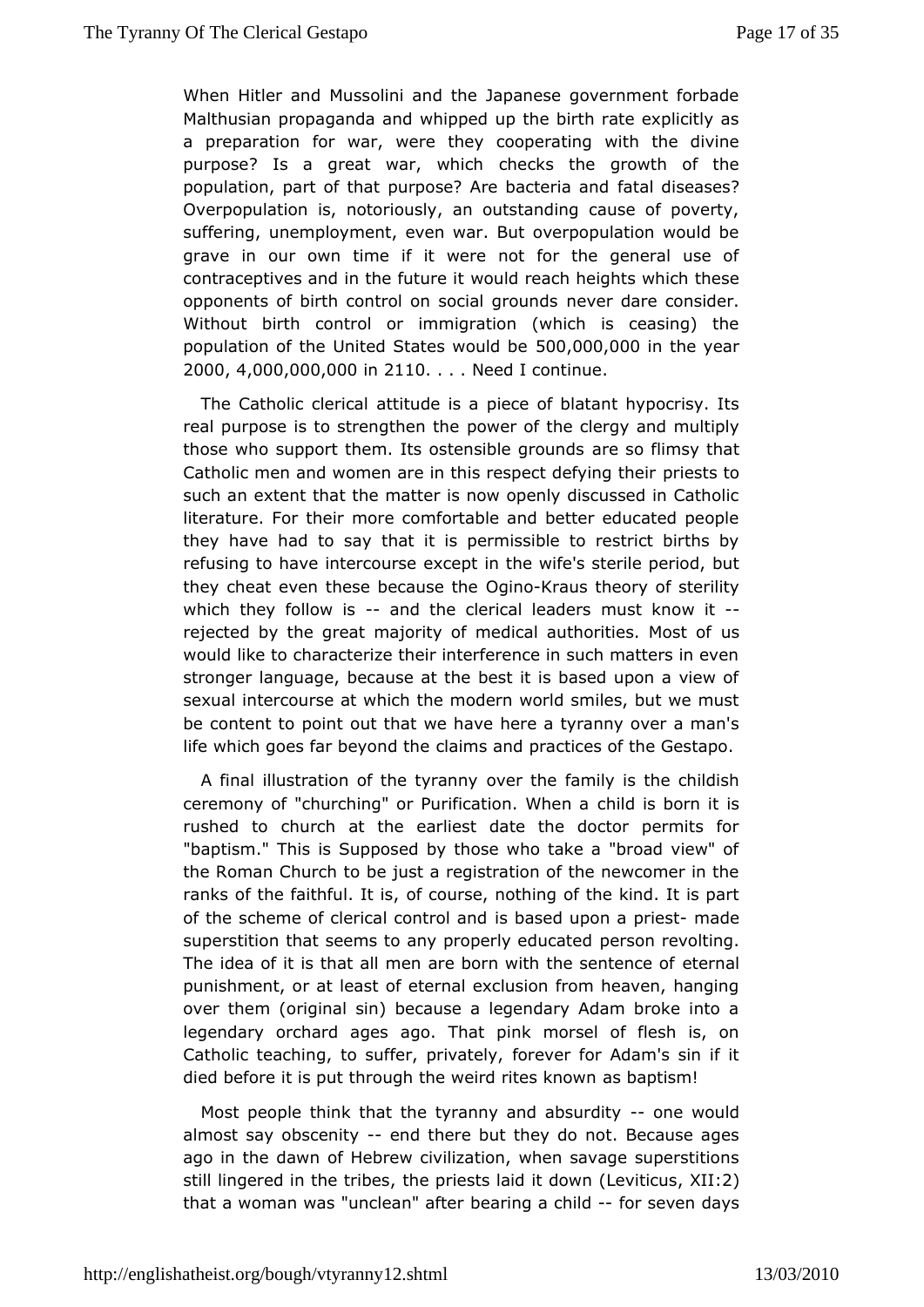if it was a boy and fourteen if  $i$ t awads maustirbo to the priest to be purified, priests get the Cathositon myomen of New York, and Chicago to act upon the same childish supers todaylt is voluntary, but the priests urge it upon every "god Catholic mot **P**olite nontholics say that it is just a pretty symbolical ceremony. At they suded cline to look up the facts. The ritual enjoins that the wommanim uss a sort of sinner, "at the door of the church" untilmtameicorhiest'" spurified" her, and then leads her into the church. Heomest made an woman of helhotographs of the ceremologihin Celmeury ought to preeserved amongst those records of contemporary lif which are stored im some for the future sociologist.

## Chapter III

#### THE PRIESTLY CENSORS OF MORALS

These points do not tell the whtchlæt stypray now over the family which the priest exercises, larged ftethromoungh his visitations. He wants to know if parents and children have i thevarious societies and fraternities, suited to every age and sexes, whace organized for the purpose of carr-ying his school control over later Weamsturn to these in the last chapter. He inquires if any fail to a**tteund htheevery Sunday**, what they read, what shows and dances they atterhed, chwinhet the r who have left school have fallen into "bad company," and  $s$ Whether he is really concerned about their morals or no dep upon thoeharacter of the priest, which is generally doubtful, every priest is keemy on keeping them in the Church. Where the Catholic body is stronoguded a number of Catholic employers the priest has a very apopursmue ansit for loyalty.

I have known a priest in a British towsnizeoftom ewobilukm into a shop in which a Catholic had a score of employees and him to dismiss Cmadholics and hire Catholics recommended by himself, or oadwoman who kept a small store, to cancel her purchase's from Catholsources and deal with Catholics. But here we are mainly concerned with the anthorm which the priest calls concern about th@ amhorbicss.of

Here the "unprejudice Cd athologies it is remarkable how often a writer whose circulation can be injured or promoted b clergy or poalitician with an eye on the Catholock commente ironical. Do we, hefinesstksd, eny that the Church "does good" and then quarrel with it for atted rop gionond by a paternal vigilance over the morals of the commundery? Or ado we moral culture has anything to do with the welfare and progres civilization? I must defer to a later book the reply to the s question, wimich we must discriminate, but we may remind these "liberal" folk of onemattews that concern the answer to the first, which he regards says so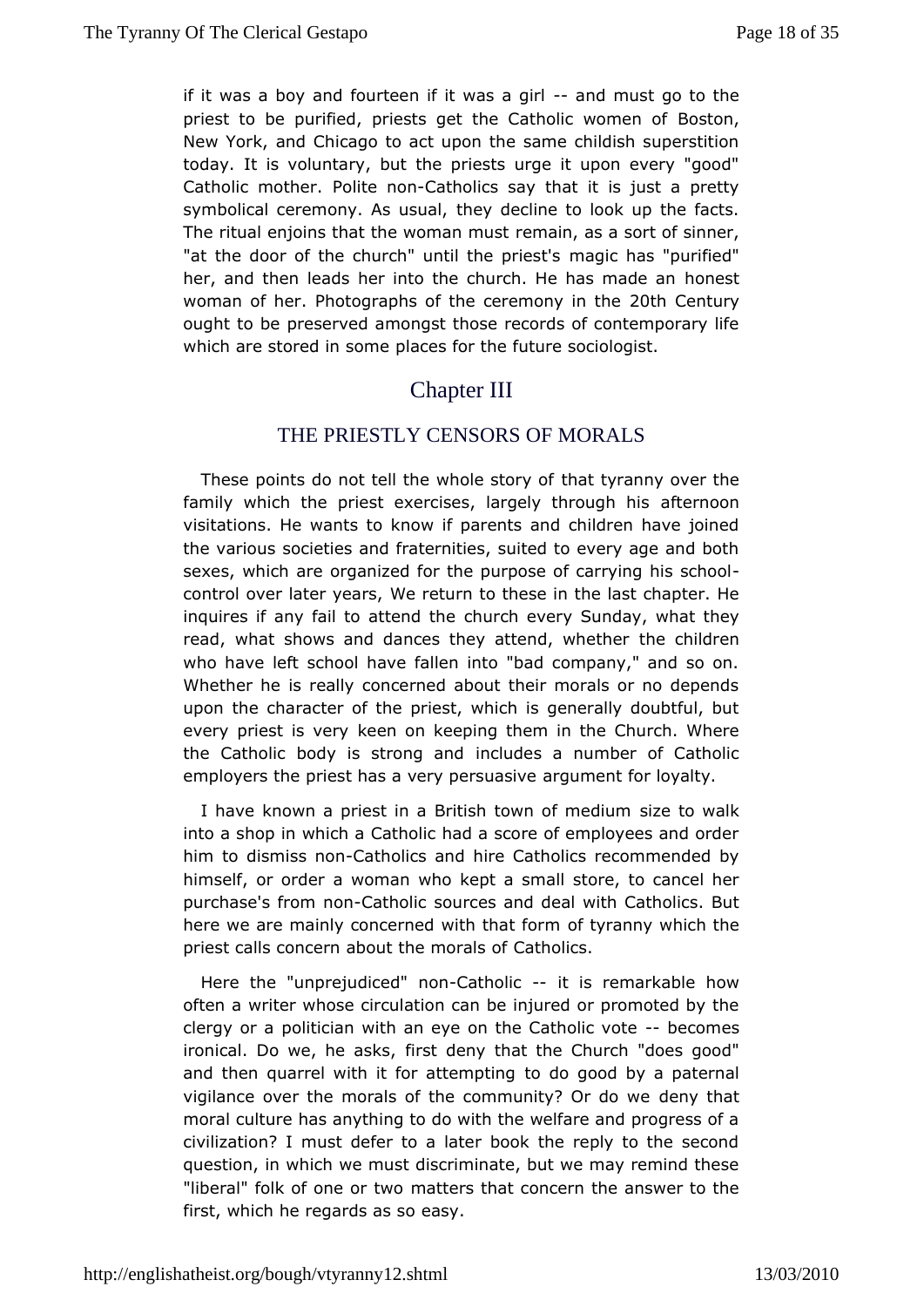One point is that the concern of the Black International a conduct is far less than its concern about loyalty and is  $16$ hypocritic Euver since the early part of the Middle Ages the Church has insisted on giutard up and hip of faith and morals, yet I have abundantly shown in mwyohkstohiactal while it adopted murderous methods of guarding the opdethit of the was so really unconcerned about their morals that the period thepower of priests and Popes watch suppremethent heath Century) was the most immoral in the history of normal civilization. I do not here takmeorhaes word efer chiefly to sexual morals. I say that there was monounreltiviemmolois**e** ghastly injustice to the  $p$ -deneh's ine the community, contempt of the idea of honor and good faith, than in any c 400 years f history apart from the Dark Ages. But the verdict particularly souynod imfake the Christicand sexne of the chief points of your ethicalf  $sc{a}$  and this state of things-see my large History of Mostawhsell into 19th and 19th Century and lingered longer in Catholic Catheanlicin non countries.

To express surprise or incredulity at this contates ment is to that one has never made a serious study of it. At its best Catholic code is false to the realities of life and largely based superstitioanbsout sex that the candid mind at once rejects. Further, it is framed citminal system on the level of the crude boogiwill getyouifyou arenaughty of the nursery.

The moment Chatholic goes out into life, either on leaving the school or (in the caselrosh) heby emigration to a better educated country, the framework ideledgit mosthe acid in the new atmosphere. Thirdly the Church has minous atrated its efforts, as far as we can respect these, by making it easy for peopleo escape what it calls "the consequences of sin" (t confession ad, ulgences, etc.). And fourthly the clergy themselv have throughout Caltesolic countries shown, and in Catholic countries continue to som owy mantal example of vicious conduct: lying, intolerance, crueltyd, isd beyend ty at rod their vows. I have fully developed these points elsoenwhere and need summarily recall them. The fourth point applies less in our since the bergy are compelled by public opinion to mind their o conduct, but the appotional

But is not the zeal of the priests for good morals in our something new and of valuable service to the community? Is i on this grouthmadt they unite with other Ghwithh "ecsood people everywhere, curreat phrasand so promote the interests of the state that Wabsohuim out to a tseat them with respect? Are they not now so really inceesent found fuct that they go out beyond the Catholic family and parish and h deep influence on the morals of the whole community?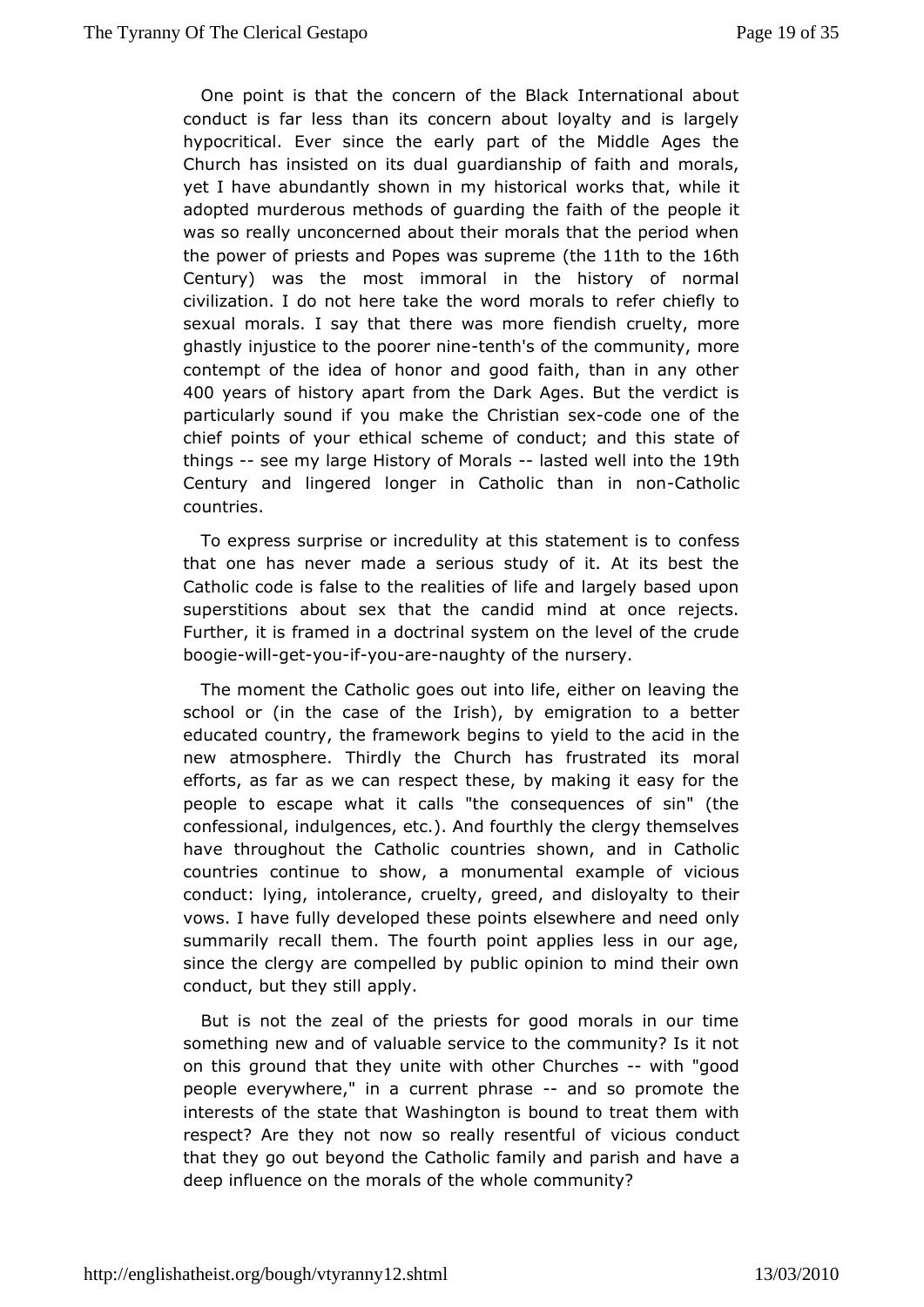In discussing the asters we are up against a large problem the question which moral which clrauses of it are socially important that must be deferred to bibe ksixth his series, where we will boldly challenge the who  $Q$  of underthal Buitthe we can make a provisional reply. It is that the priest cert wants to control the morals of the entire community. He does merely forbhiids own people to go to see a film in which his Church finds immorality brings he bavy pressure to bear on film companies and fires his Chomion hat so and Dames of the Holy Grail to intimidate exhibitors nson Ctatholo eives nshall not see them. His Church brings the same pressure to bea authors, publishers, and booksellers to prevent them fr supplying the genen&latholic public. He threatens civic authorities with the Cathomile sysotte ey send the police to stamp down on these "filthy" and is swissing his (which he has never beard) on birth control.

Of all that thereo little question that I do not think it necessary to give here Cractohicsliofinterference. Seldes and other writers give plenty of evidgeonioned, objuitaint Catholics boast of what thy do in this field, and It the reoits samppose American who has not heard of Breen and the Catholic spir guides of the pious colony of artists at Hollywood or of the campaign agabinsth control.

What is more important is to understand wthy sthey assert moral censorship. A distinguished British social writer, the John AHobson, being pressed to defend the puritanical cod which (from forceenvoifonment) he upheld though he was a skeptic and generally addressed the posits of, replied that he placed it on an aesthetic basis. Loguincanal syait ha ble is A man has as much right to prefer a certain type of character certain type of female figure; though, naturally, this gives h right topuarrel with a neighbor's different taste. But this theor once removes quines tion of chastity from the field of sociology The stability of cividiozeatimont depend upon tastes but upon hard facts, and it is now genebay I my eang we head do not allow priests to dictate their opinions that in wshia hhoes, and or actress in a film or on a stage has too narrow a diaper or manyyoung folks decline to wait until they are married are issues of any sesroiousal significance. The priest, of course, raises a vague suggest *i*onilithation crumbles if we permit are to raise the temperature a deggmete mount bules about ancient Greece and Rome (which were really miche virtuous ev this respect than his  $B \circledast$  and  $C$  full  $\psi$ ,  $\psi$  ut most of us have got beyonhdose fairly es of Catholic history.

Why then is the Black InteinnaAtimoenraica so frothy with sacred fury about morals? Mainly because and gives them important place in public life and fusron ushed agaenxiccuese to thepoliticians and other's who find it profitable to give them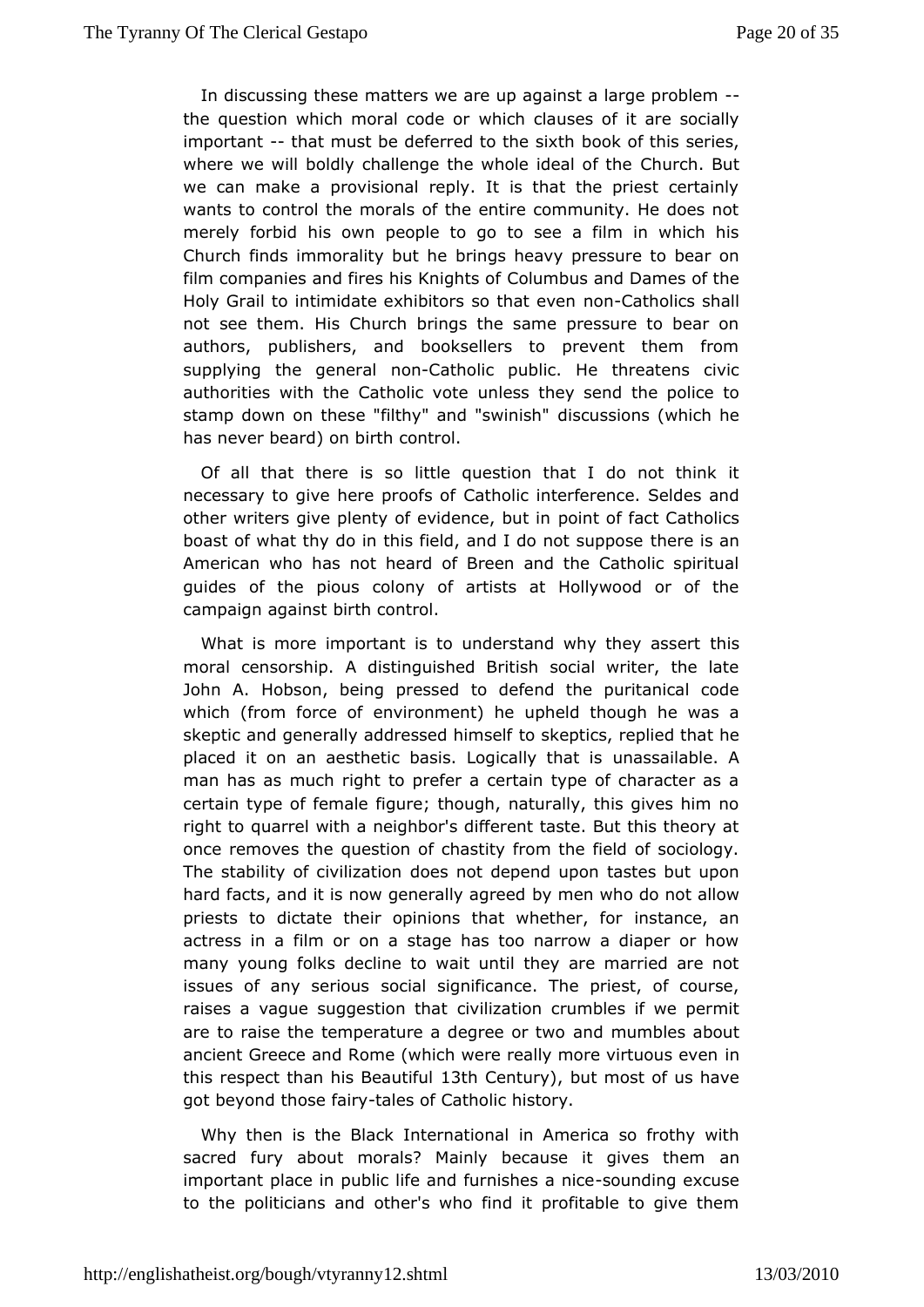prestige aimdluence or dangerous to refuse them. The priest help to guard the founodatthenstate, the American home and family. And so on. Many **oblities** ans, civic authorities, editors, etc., who smile beside the abditentation as may even believe what they say because none offatchtesm know the about morals in past ages or the genuine sociological posit moralsYou might as well expect them to make deep economi study to ascertain the hemuthankers and industrialists assure them that unrestricted competistectoring the set foundation of the state or to inquire, when theys came thold that un American, whether America is really betteAngthowithout it. statesmen, bankers, editors, judges, and employer's just tak wordof the Church that it is doing a most important work and  $r$ on the good ntowtshe public. The priest goes back to his peopl and says you see whitenadid position we have won for the once despised Church in Ameribae werd hake out their wallets and brewers' widows conceach the kns.

But you do not need to study either history or sociology, these people know -morsales have so little to do with social welfare that American civilization, which is the second greate (after Russia) iwo the is also the most advanced sexually. It tries to shut out an ideaBiesnttrainkole Russell for moral turpitude and then has to have a CathDbiceheggamedof other whole armies of amateurs helping the police to prev artistand showmen from giving the American people what the decidedly want. Ohesef censors would be the first to paint a terrible picture of the licewould that sue in novels, magazines. theaters, films, and cabarets itheou just left purveying to the familiar law of supply and demand. I f American novaels decent literary level better than British and much better than FreGneemman, and at leatshtirtowso, if not fourfifths, of them reflætotttaande to sex in the chnaisdsdle readers that is far from purist paint ecalf, sinch censorship as there is. The sale of sexological hiters tuhis.

On the other hand the American civilization has some gr defects which are not found in the Russian. Notoriously there abnormal mount of corruption in business, politics (local and federal), and juraindicate hal circles.

There is too high a proportion of seriomsucurime, too suffering of the poor and helpless, too much wanton extravag of theich. But do you hear (he Catholic Church thundering aga these evils? Oyroud chear bankers and statesmen applauding it for some crusade agains Netwheerm? The MG n made more impression in a year on the real monial ueveil siwihizzahtion than the Church made in a generation. Tammbæneyn, which has one of the cpeososis of America for a century has always been, and is, jed up with the Church. Do not talk to me about Cough! Half his folloaw ersnot Catholics, and it is just because he get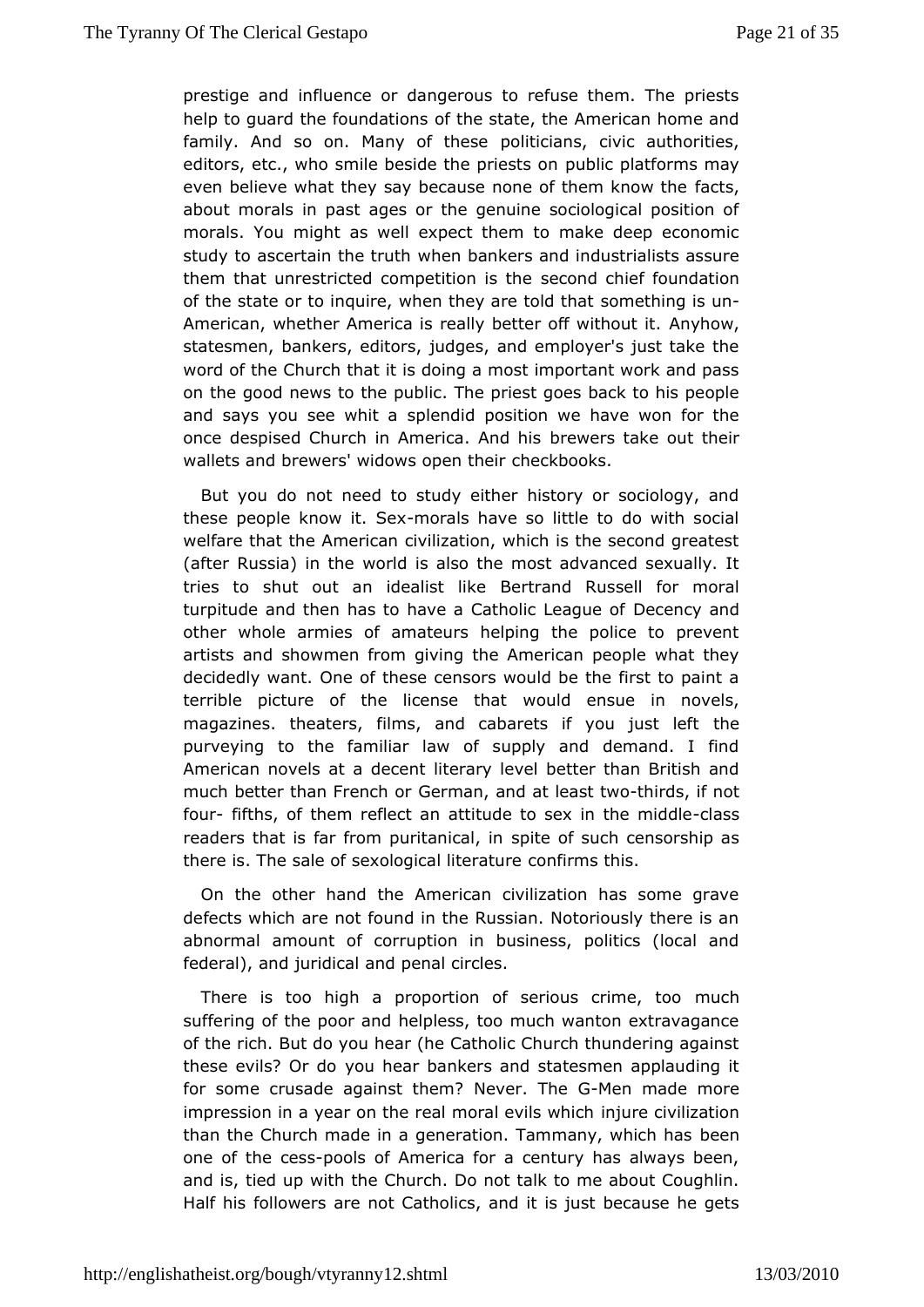some millions of Americansectoa priest, and therefore in a vague way the Church to which he abelong authorities permit for the present the blatans than sache peathered of  $p$ shown-insincere ravings of the mountebank. Just where he do represente Church and violates Justice and decency (in his a Semitism and liboefli $G\phi$  mmunists) he is neither moral nor a promoter of the real int&meesitisc a.f

For the last few years the sacred fury of the priests expended itself in a crusade against Russians and Communis  $m$ ight add the pitiless campaign of lying about democratic Spain as, although the Claith plice redivided, the clergy were almost wholly on the side of the rheabselm wundered thousands in cold blood and is torturing tens of theoxuasmaimdes.thBeut ferocious attacks on Communism in which the clergy gener carriedhe laity with them. To call this a moral crusade is mockery. The attemput stiff of it by repeating discredited libels from the London Times were expxepaxtseeddy yet this had not the least influence in restraining the ba Coalthol Mipart from these bogus outrages the attack was not moral but immoral man has as much right on decent principles and under Amer law to tryptoersuade others that all the means of production ought to be a napicos results and all commodities and services equally shared as he has for a migunew Deal or universal conscription o say nothing of a roophston the minds of children and delude adults swath  $m$  and  $s$ .

Whenever You apply a genuine moral test to the work of clergy they fail, yet the country grants them an amazing pow the onlespect claimed to be moral but certainly not moral in social sensechallenged by some of the best writers in America and probably at least ballfcahed class. It is the familiar Roman story. Claim that you are seme deeing aivilization by preventing people from seeing a filmofliake BaThe GBnirth by getting censors at Hollywood who will cut out a bit of s dialogue (at which the entire audience would break into laughter or order tahleteration of a-rbath scene, and then when a writer seriously challenuot bety thosef the work and the moral standard of the censors gestulpips bosockd.

Indeed in the matter of films the moral censios risinip large part a pretext for preventing a disturbance of Cath propagandad has been so used in notorious cases. Anyone wh has seen or read G.B. S& hratw Jspan knows that, in his usual defiant way (certainly not for psoatth) a heing freethinkers and playing to the Catholic gallery. Hsissen aquisition instance, was a concession to Catholics altisheriddiale cost of truth. Yet the Catholic censors cracked their whips and threatened an all American boycott because it did not represent as the wanted the of siachality of Joan. It was much the same with The Informer, which showed doben brien aaltion of cruelty and piety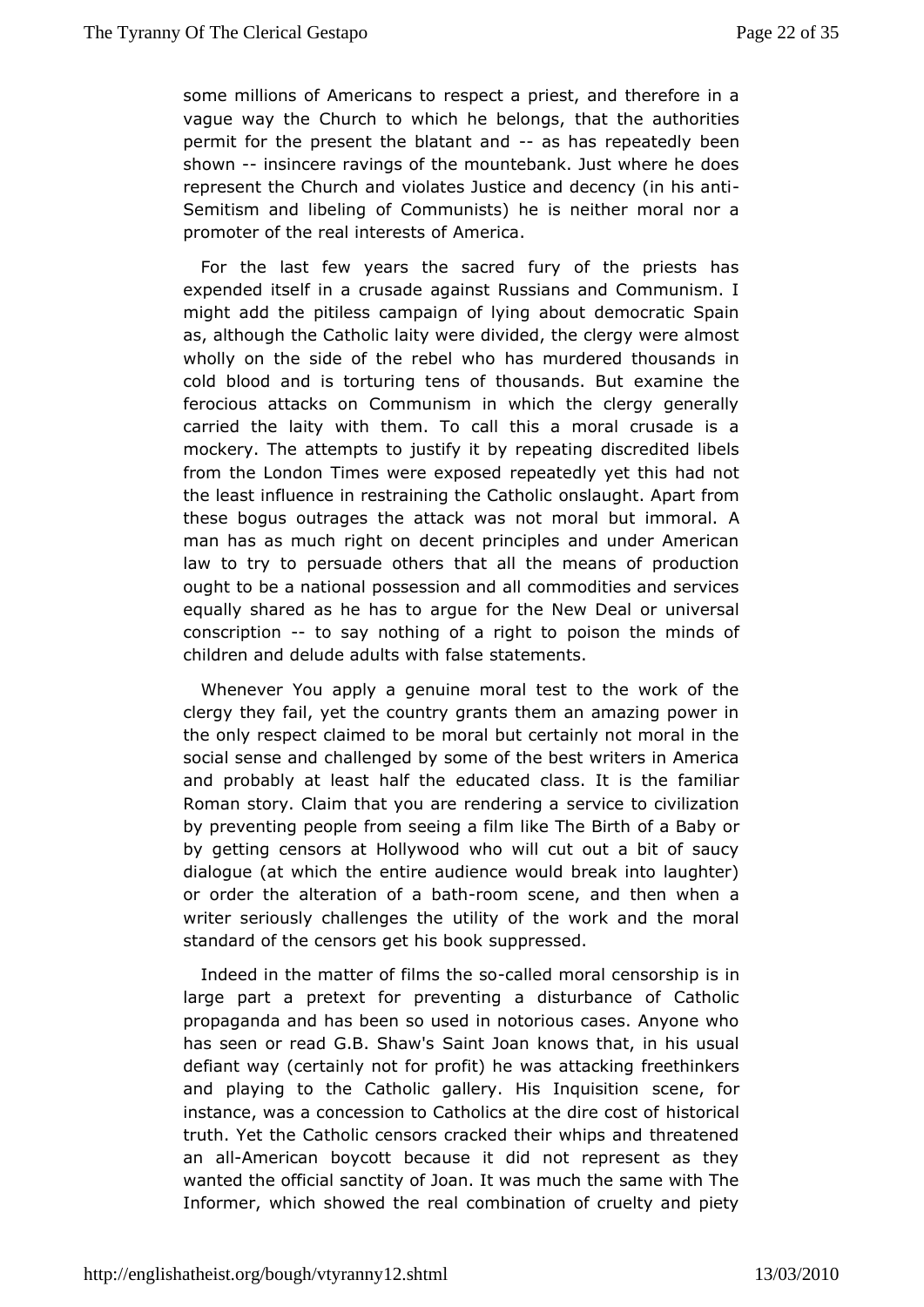in the priessaltden Irish, and with Boylhoicckhade eposed the lies which the priests were telling about the  $\mathcal S$  panish

It is, however, the principle, the fact that the freligious lead about 15,000,000A mericans are allowed to control the entertainment of the population, that matters. It is all the more exasperating to any meanne who ers that in the Catholic lands of Southern Europe the mosstpeicatentriieosus were permitted by priests (who then did represent the enti community). In the pious Middle Ages pageants and parodie the Mass weermitted in the churches and cathedrals which would make a Catholic Bostaomt, laadryd orgies followed on the streets which, if they were now pperipreteatewooluind rouse Irish policemen to break in with axes and mercilessly the audience. If you can read French, and if there is a copy Americar, y to see M. du Tilliot's Memoires pour servir a l'hist de la Fete des (FT 04). The Catholic auwthour devoted years to his inquiry, gives dacument wed account of monstrous scenes that the clergy permitted  $\beta$  and often took in) in the cathedrals and churches of France (and Spain, Ger etc.)wild orgies on the streets on "holy" days all through the of Faith. On soofmt the illustrations he gives, from banners that had headed processions do any shewse see men performing in the public street acts which one doistingums cheed French writers, V. Marguerite, was expelled from the Academy, at insistence of the clergy, twenty years ago for attributing in a (Lagarconne) as secret practices to a few morbid men and women of the richer dlasis! quite recent-tfonesall I know it may still be truspectaclesre exhibited-psuebmlicly you had merely to charge for admissricommtoant deexclude children which would not have been tolerateRobmine.ahcoifetnetin saw  $m$  y self when I lived in the South 40 fy  $F$  a as caequione poster at the door announcing such shows as  $La$  mademoiselle ane. Thaneans "The young lady and the donkey," and that is all dare tell you abdutthtose days the French priests were pale with indignation because a few km on b Pdaris were said  $(questionably)$  to attend Black Masses, in bauteat secrecy, hundreds of thousands nightly paid to see these really pr shows.

Here is one molecould give sconelaustration of this hypocritical delicacy abount is  $8\overline{x}$  8 castrated soprano singers were usedead of females in many churches (and operas) of Italy and even inch hoer Paatp Rome. This was as notorious a fact as the venality of aPhado awla of finctiadesd in nearly every book of travel of visitors. I haw bomet old men have lunched and discussed with these eunuchs in Rome. Encyclope Biraitannica (article "Eunuchs") continued until th latest edition to saly esheatemasculated men "driven long ago from the stage by public opinionheremmuasineed glory and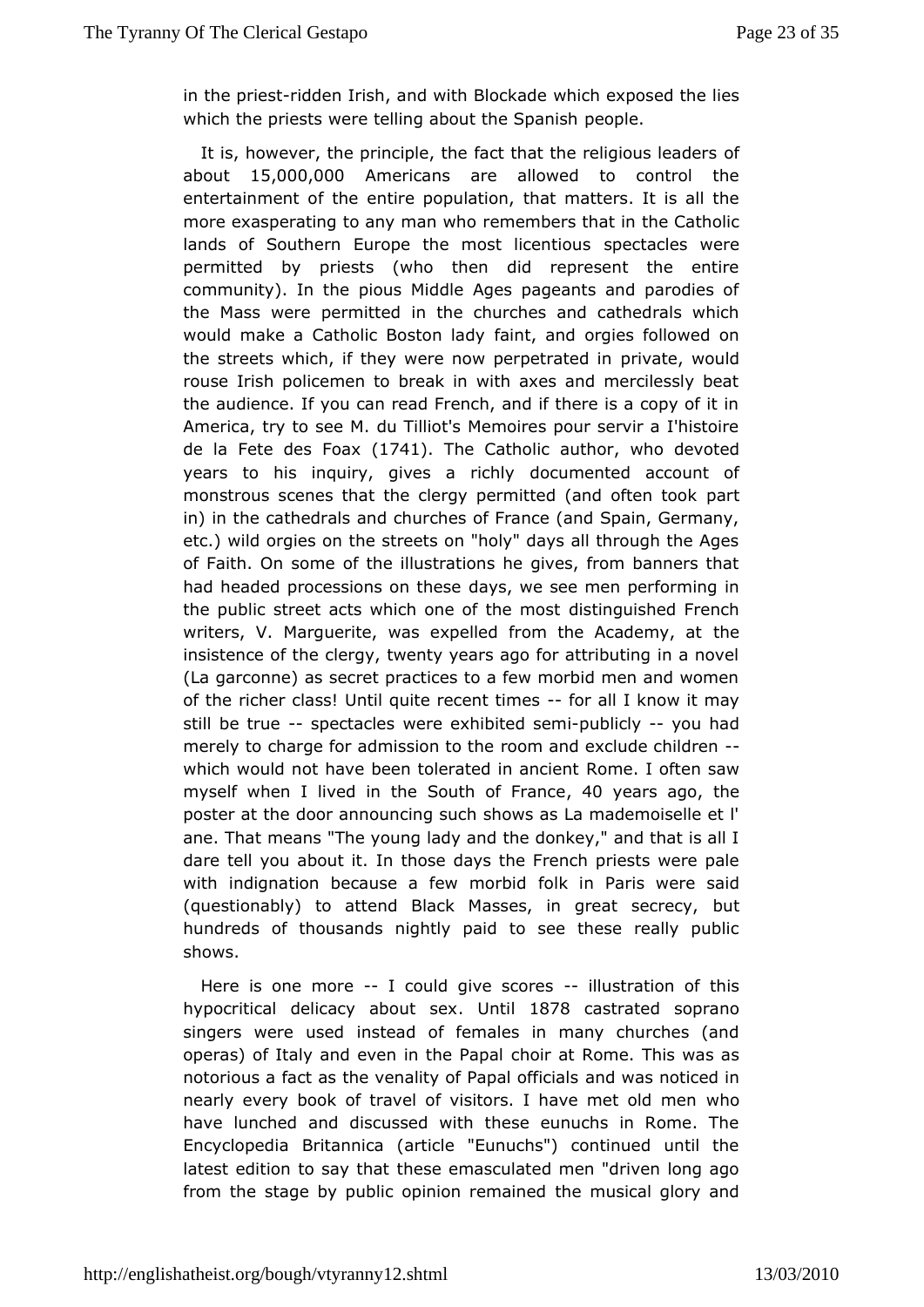the moral shame of the Papal choir till the packession of XIII." The recent edition was revised by Catholics, and not o thereference to the churches suppressed, but it is audacio stated that Leos Knholly found the custom in vogue in the opera. Clerical writers, havion port substant accessible and weighty evidence, have alread wabeguad proof in the last few weethos say that this story is another libel Holy Church! But apart from the unexpurgated earlier editions theBritannica it is stated as an ordinary musical fact in Gro standar@ictionary of Music ("Soprani") and all the olde dictionaries and books rothife in Rome. Every Pope, every nun, in Rome knew that the casarsatria (ethe as they were commonly called) or soprani in the Pachaulroam ochothrosor were men who had been, for church purposes, treated as r used ttareat each other in the wildest of the Wild West. Now Black Internativo and is to dictate to America on the ground that its Church has a on datumedition of extreme delicacy in regard to sex! The claim is evepore moselerous than the shoddy version of history which attributes theomiall edt., to sexual freedom. The real aim is the same as crambaignrious against Spaniards and Bolsheviks, the alliance with the  $F_i$ scum othe modern world the sycophancy-to atrice foirch the power and weahteh Bolfack International.

## Chapter IV

#### THE SHAME OFTHE CONFESSIONAL

In discussing this catholic censors binde of a an mand I have inevitably moved beyond the priest's tyranny over his people and considered the outrageous interference of the Ca hierarchy whitch freedom and tastes of the general population.

If any doubt isniglers in the mind of the reader about the truth of my statement that the reath this is simply to increase the power and prestige of the Churehlet that the clerical Gestapo has in this respect a power to subjectsits own which is far greater than the power of other ministers of relig priest may tell you that in claiming a national censorship his Church merwabynts to remove "temptation" from the eyes of its followers. That again lips was laim.

Its real plea is that it is rendering a Service to Ameri civilization and must therefore be respected as a valuable na institutiolm. the domestic sphere the Church boasts that it enables folk to "treems pstation" far more effectively than any other Church does. The chiefhere eters into the solution of mortal sin and the confessional, imaportants paart of the tyranny of the spiritual Gestapo.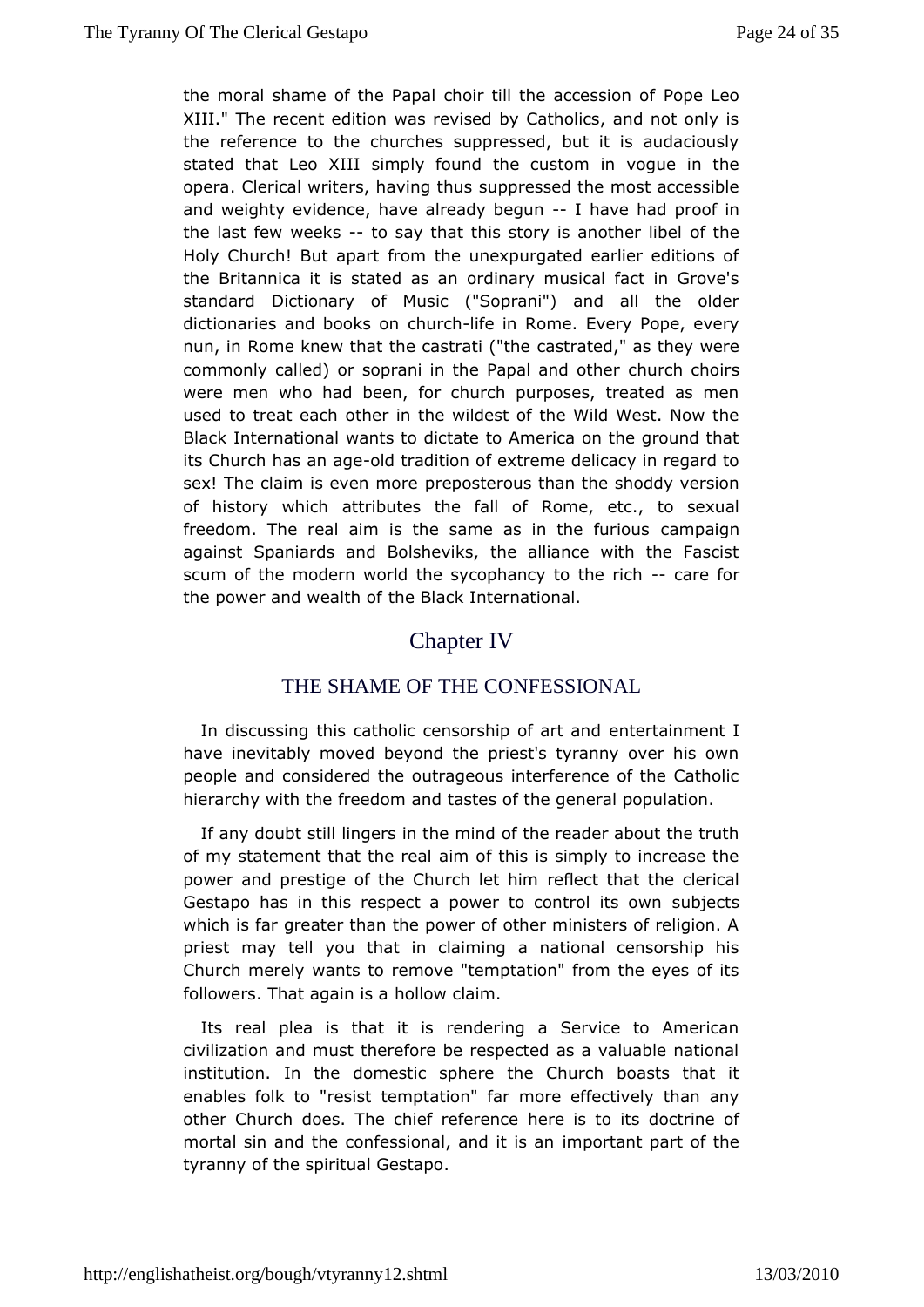Catholic teachsing can bed upon the mind from childhood onward by myriads of sermons, boosles, viloges, n se, tc., is that some sins are venial (pardonable or limphoteta) and some (or punished with eternal torment unless they are confessed priesand absolution received). Reading books or seeing pictu or shows that ideagree stir the sexual feelings is declared very emphatically by the Chous conteo of these mortal sins. One should understand clearly how puonsictument be the Catholic is. He believes that after reading even baoplastshaagte of a criticizes the faith or the clergy or seeing a film that gives sexual feeling, he is under sentence of eternal damnation and diessuddenly-a street accident, bombing, il uneeartetc. before he basfessed this to a priest he will infallibly and wi no hope whatevers conting it suffer terrible torture for all eternity.

It is well alsuonderstand the position of the Catholic friend who smiles and tells you detatn the take this literally. If he does not he rejects the teachim our oblighed point which it makes as vital to the creed as the divinity the Christ atonement: more Vital, indeed, since the power of the pries based to far greater extent on the doctrine of hell.

In rejecting or igh hoimsindopgma a Catholic necessarily rejects the basic dogma of the aeatority of the Church and opens the door wide to general skepticis mondet by a meptat the simplest form of the Catholic creed and, iffehelairse a writer, not even remotely hint at his position. is he a Catholic? P yourself, but you will have little difficulty in realizing tha peculiantitude toward one of the most fundamental dogmas o the Church is wecommon in the Catholic body. From the Church angle the man who say swoths in ight than the crook or the fornicator. If he does not awthich the belief professes, to reject and confess his sins at least once a year Catholic theology, may still be a member of the "body" of Church but natsofsoul." In plain English he is only a nomina Catholic and keeps shits on for social or other reasons. Any Catholic who tells you that the give steen or reject thins fundamental doctrine lies. He certaindy knows

It is through the further doctrines of confession and indulgences that the Church makes this dogma one of the most profitable theology athob chief source of its despotic power. People wh indolently, or from and le ignorance of the subject, say that the Catholic Church is muchatsheansyamother are very far astray. The Protestant bows to the commoranal sdow hat he believes to be doctrines in the New Testament. Even the C of England and the Protestant Episcopal Church of America down in the Articles that the Christian need not listen to an command or doctrine notatios nd in the Scriptures. But the Roman Church imposes as a bindinbgin**dong on a**nder the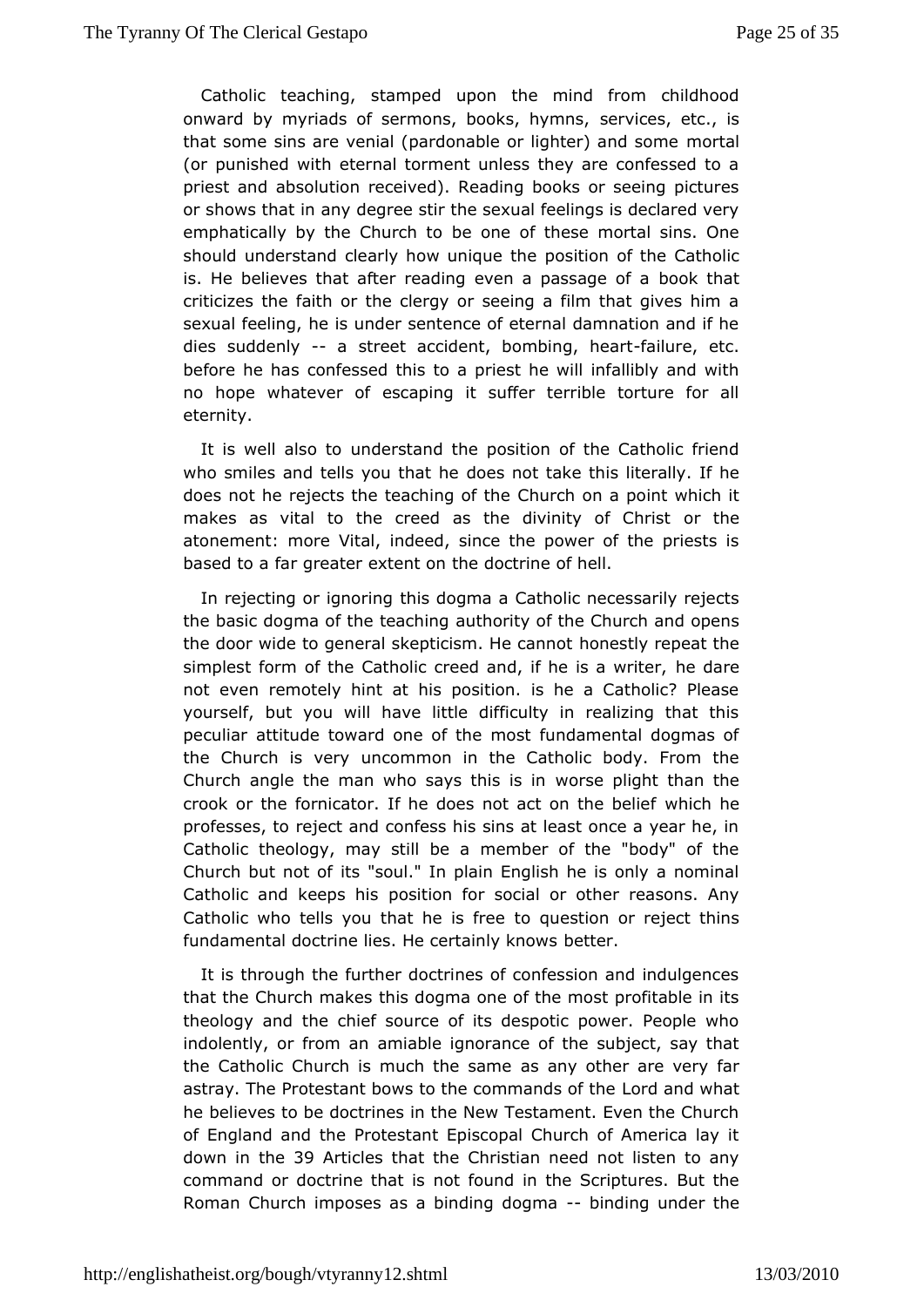usual penalty of-thealt "Commandments of the Chourch" are the same footing as the Ten Commandments. They put on same level aacanof grave injustice the failure of a Catholic t attend Mass on Smnodaving, to abstain from meat on Friday, or to neglect confession at Epaesntetry Tibse the same for murder, adultery, or defrauding the wid-chwelds orphan

A pleasant thoughtht it that som  $60,000,000$  dult Americanbelieve this. Hell and the devil have dominated the minds from the time the elve we re in the  $\cdot$  spot fracturally there are millions of Protestraents wheosame condition, but (in no Protestant Church do the autthoroutities shaeyll to transgress their commands), in none is a man prevented priestly inquisition and periodical confession from taking a liberal viewe Church of Rome can deal out sentence of hell a annul the sentence word fell the heases.

That is the chief root of the strange tyramany I have so described. A Catholic apologist would resent the word tyrann peopleh, e would say voluntarily submit to the priest who dicta what they shallorend tead, what shows they shall see or not see, whom and in what cothewishell marry, and so on. Does he mean that they like it? Oh.hold budrehedy that reconciles them to the system. And the fundat mantal article of creed is that the Church take's the place of Christ and condemn a child ight years to hell or acquit a man who is as encrusted with sins asshaimp oisd with barnacles. It may all sound very flatulent to you, bnuetveouu mydelrstand Catholic life and action unless you know it.

Thisdoctrine of hell and its annex, purgatory, is turned int source of powerwaadth chiefly by the further doctrines of penance and indulgences. A motalnsit ance, when you kiss a girl too ardently even for a-fienwouse csoenndtsence of hell instantaneously by an automatic spiritus or the achinery. All of things are mortal sins and, though, you may find it incred Catholics believe that the majority of themselves walk the st cheerful un, der the dire sentence. The curse holds until the act in case they hangeotten this fateful act, as they commonly do, they run over a charmi**ng haus**tive list of sins (in their prayebooks) before confesising fessed to a priest and he gives absolution. Theologians, who quetere as ily obtuatse as the gentle lady saint who in a vision sawe Ceatholics falling minute "like snowflakes" into hell have thought out the mitig thatwhen one is going to die without the possibility of seeir priest an acstooffow will do the trick. I doubt if many Catholic' know that piece. The uncenly ay to escape the sentence is to confess. The obligation is to oncoleo athy sear, but fraternity rules and custom generally presmonibehonce a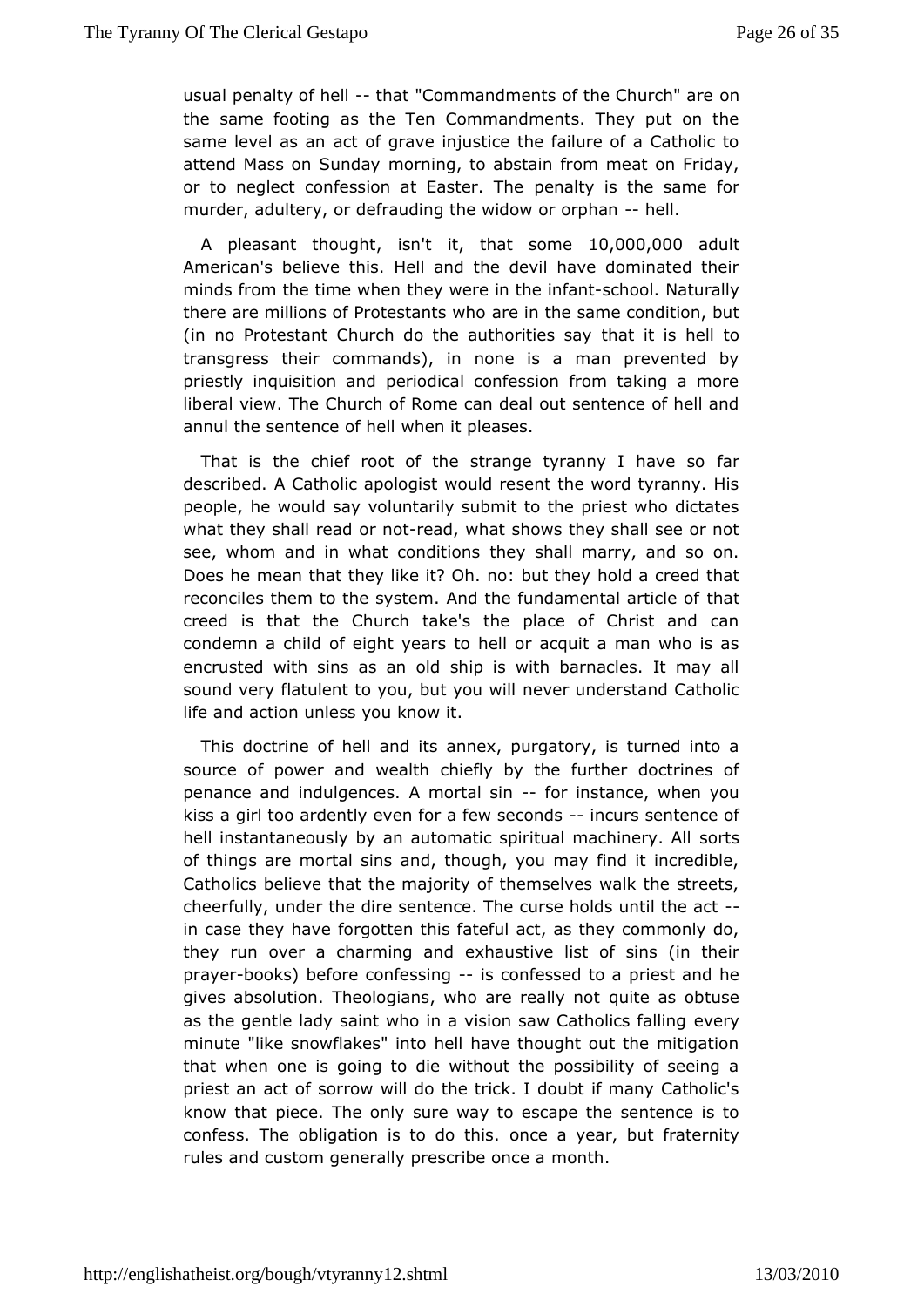Many would like to ask one psychological question about mind oa Catholic. Gladys for instance, goes to confession Februar  $298$  and is nobute again until Matar Bolth she has a date on  $M$ a $\vec{a}$  o  $\phi$   $\vec{a}$  and  $\vec{b}$  and  $\vec{a}$  and  $\vec{b}$  and  $\vec{a}$  . . Does she go about in fear and trembling in the meantime? Not in thue steast. work it out for yourself but be sure of one thing: Catholics believe all this stuff. Nervousness about it is unusual. A prie poorquarter of London told me this experience. I believe it become "a story" se I wrot biggers adout "ist true He was assisting an Irish dabloured, life, in his last hour and found the man terribly afraidex Whae me he how merciful God is the man murmured: "It's not 'im, bt's the other

Once the "soul" has gone to hell it is all over. Almost the thing which the Pope "cannot do is to get a soul out of he soundmemarkable but the Catholic way of salvation is almost f proof, and Cathaliedlsy think about going to hell. Confession to a priest means that yob accllance quarter of an hour or so of preparation, over the month (ortheaa) dwofhyour list of sins and then tell him which you committed nand do move often case. One priest I knew used to tell of a bright boy who, admirabseccinctness, reeled off his load speedsly as: "Thirty 25 p-s, and40d-s".

It is not necessary to tell venial sinsehandd better childreanre often puzzled. A sharp little girl, of inquiring mi once accused heosenle-the reader probably knows that I was a fat-tomenfessor for year fracultery. But of tales of the confessional there would be no end. Seeamsy inwalve Monastery.

Another essential difference of Catholdic psime sits duest not assure the penitent "that God forgives him" or her. He say and means "I absolve thee." It was parp colictyh of poweer Church shape the institution (or sacrament) of penance on the lines. Confessiopriestais, of course, an old religious practice It was as familiar in Baanboyleonntia as it is in a Catholic country, though the priest did not relee as sentence of hell, in which no Babylonian believed. Their idea wahsethgae aftonGodh Marduk let the devils have a go at a man, and the was relief from toothaches, headches, belaghes, etc., consequent upon sin that hesought. Confession to a priest was as common in ancient as in modeMenxico.

But all that must be read elsewhere. The Catholic theory is after the priest's magic formula and wave of the hand the retire saffled, and all that the Catholic has to look forward to purgator@atholics may assure you that it is one of the beauti of their creed that idts the stark and inhuman alternative of hell or heaven for eternity halt lights are sins or those who have escaped hell by confessing mus"tp**suiffied**" of obrea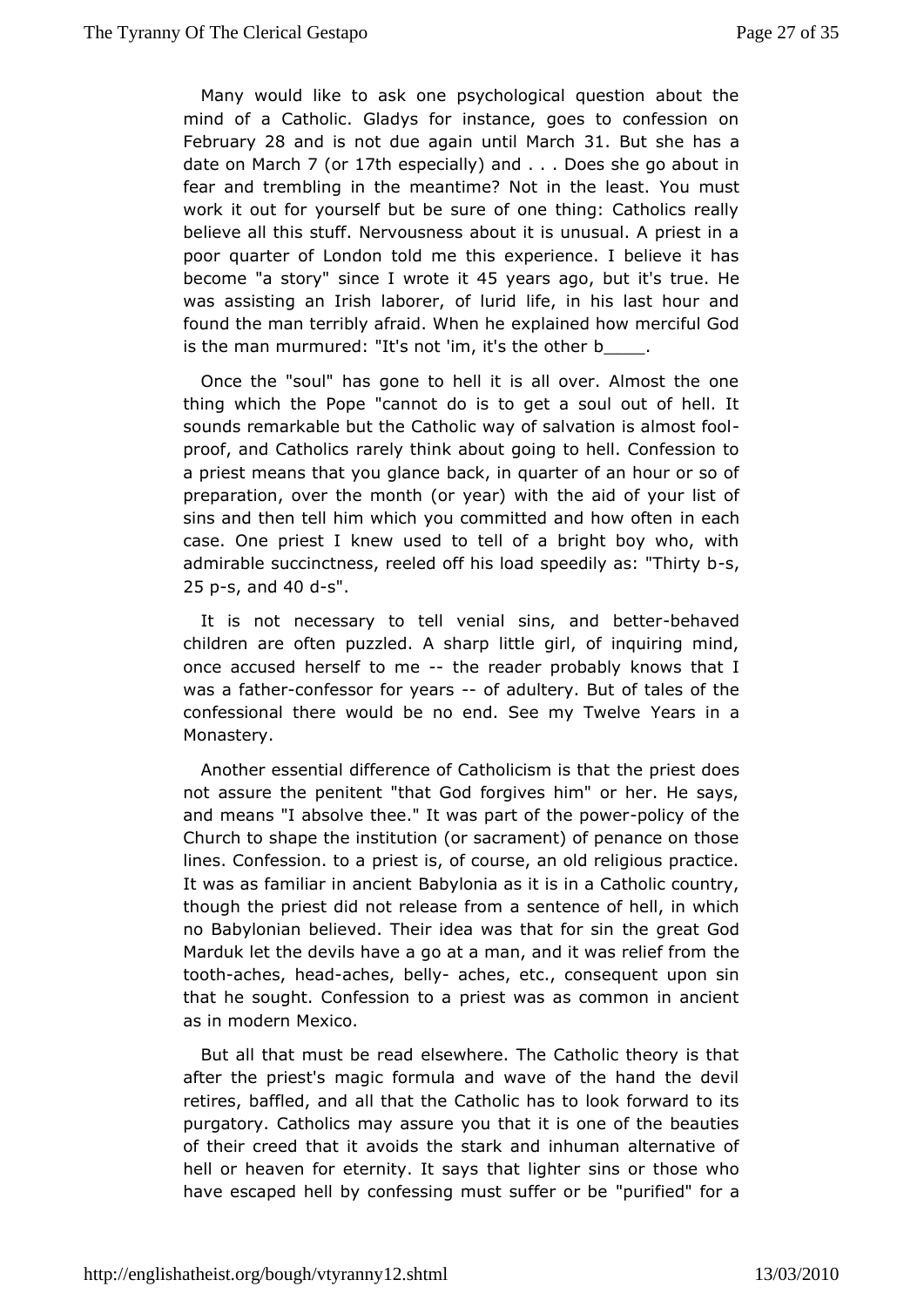time in purgatory. It is not now essential to obvew interesting that the is by fire, though the learned (and very modern) Thomas Aqu provedo the hilt that souls could feel torture by fire, and sin is a spirits that there is no question of time. But the Church finds it hopeless to itheredsosgma without this material terminology. A popular hymn exhorts "Peatyofors thoe Holy Souls that burn, This hour amidst the cleansing flames, the indulgences which they "win" or buy speak of shortening purgatoripaulnishment 3bOydays on 00 days or abolishing it altogether.

In shortt, his purgatory and indulgence business, however beautiful and humane yothimkayit, has been the most profitable religious doctrine that was nienevole nnteed gowle back to the Middle Ages, when indulgences were sold as liter cigars are, or think of the sale of them by the millions a year Spanis Chatholic lands doubt Franco has restouned dlit recent years.dibrcussing the Church's finances I said that a Catholic pays for every  $M$  as that  $\Delta$  60,000 riests says every day, and the aim is ui**sdallg**yemane. I described the enormous traffic in medals, small pistuapeuslarrsel(bistle pictures on cloth strung over the shoulders and worn next skin), etc. The normal aim of all this is to secure indulgence the subjesttoo large to be treated here.

What concerns us more is dlocatrithe of hell, of a barbarously conceived penalty for a sinpirice ration the absolve a man, is obviously the main source of the power o clerical Gestapo. Let us admit that the Roman Church did invent the dogmbaeldf as it did that of purgatory, and that priests do not now receive madorseylutficom, though they assuredly did this in the Middle Ages. Baft pacswear source over the laity it is a doctrine of unrivalled value. The Church not have any hope of putting its own commandments in regar church attendance, fasting, marriage, divondeol, birth reading critictæl rature, etc., on the same footing as the Decalogue if it had hood gfeds the belief in eternal punishment and in its own right to declare owth the misarpolunishment was incurred In the mind of the laity.

Confessiom bisiously and essentially based upon the dogma. Unless one appreciates  $s$  pheicst at chloe 10 $f0000$ , 000  $A$ 0 mericans whispering periodically to a priest the measure or whispering periodically to a priest theory of measure or lied, how many times they just thought dleastrabelerl was hell drops in with the first-tohroungalmedied themselves, seems grotesque. The "liberal" view, that Catholics esteem practice becatusesses their consciences and gets them spiritual guidance, is preposmionoses as Most Catholics detest the need of it and, as a rule, hurry metchoaung balty. But only the small minority who are Catholics in saccial oonly, for business reasons, shirk it. One of the first questions the v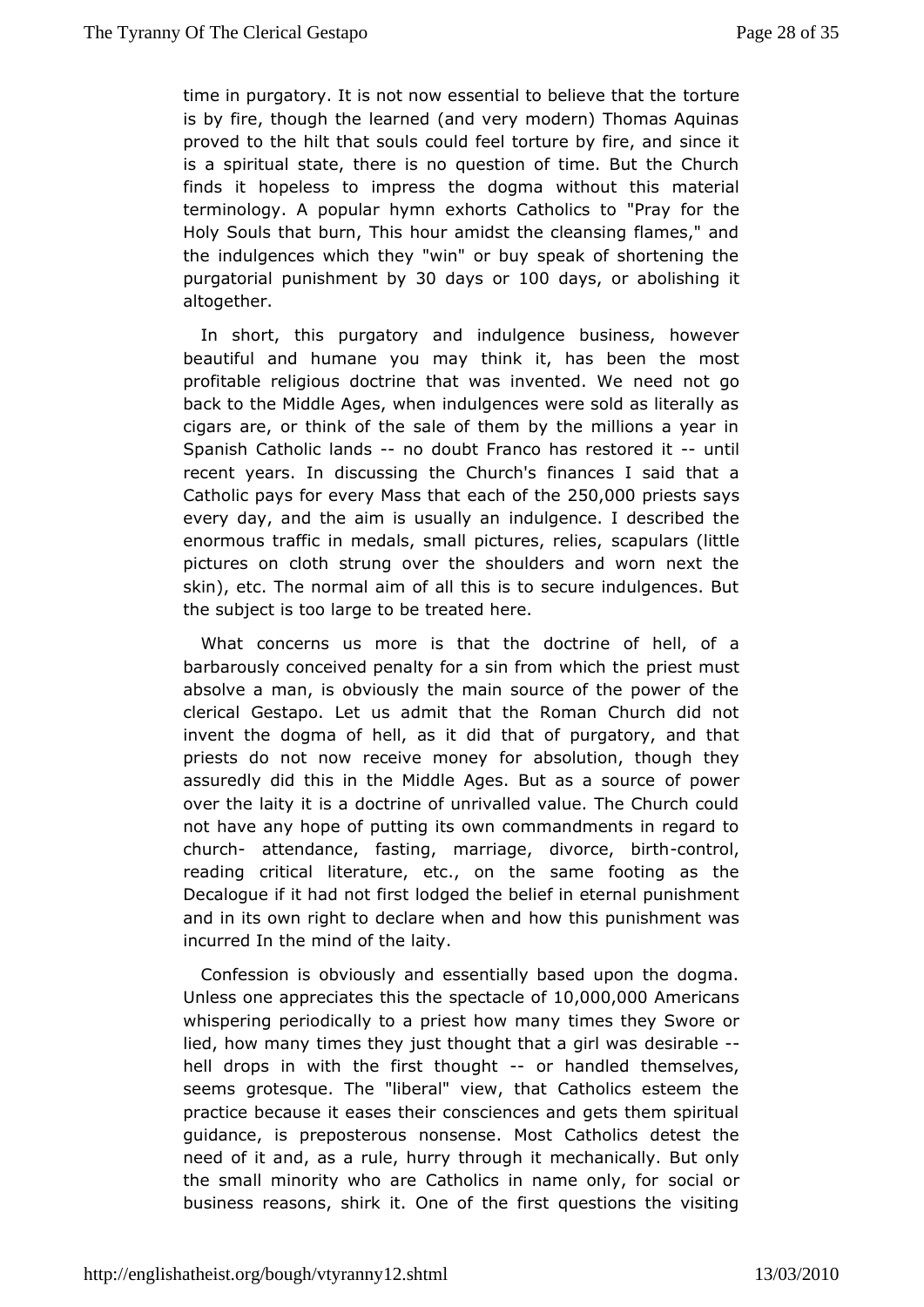priest asks the mother at Easter time is whether all member the family habeen to their Easter duties." The minimum obligation is confessiom maunution once a year "and that at Easter or there abouts." The priably keeps a

And the most intriguing feature of the whole business is tha "sacrament of penance" with its dire obligation to confess priest at lecenscte a year is one of the most obviously priest made dogmas in the whoster weetiurde of Catholic teaching and discipline.

The Christian Churcoh momey ascetic developments of the Gree Roman world, did assuredly as taw to with ncern about sins. The end of the world and generad ejawd gml emitad been borrowed from the P-ews-irænsbelieved to be near at hand.The practice arose, therefore, of compelling members w had strayed to comfeiss sins, generally in the sense of expressing sorrow for sins whicowhnwtoerehe others, before admitting them to the mystic supper. Doubtless the "overseer" (bishop) or presiding "elder" (priest) recited some of formubaf absolutibm the 2nd Centurays the idea of priesthood developed clatin weas that the clergy could forgive sins, and a clause in support wfortheid wrats the New Testame (Matthew  $X \Psi$ 9). The next step in ablication of the priest's power was to declare that forgiveness could obtained only through the priest's absolution and the laity mu compelled ask for it periodically. This was so clearly ar ecclesiastical move that enveron the of the Dark Age resisted it, as they resisted the priesthy aconatgel and there was no law of compulsory confession unto 15twhene the truculent and despotic Innocent III had completed the fabri ecclesiastical power.

It is too large a subject for discussiowne haeree, and concerned only to point out how this rounds off the power o priestover the laity and gives him an authority and right inquisition that the elast and might envy. But one further point  $m$ ust be noti $c$ creiefly.

Protestant writers insist that the confessional is actual corrupting institution whother apologists for Catholicism claim-they never examine-facts it must be an effective moral agency. Icaraeful analysis of my experience as a confessor and of discussions with a voeth selros and my Twelve Years in a Monastery) that the Protestant contention certain excesses are struck out, correct to a very wide exten true that there is no misconduct in the confessional, in which andpenitent are separated by a wooden partition, and of w grille, bartsignations can be made, and the priest often hea confessions in placetshew thee is no separation. I have known a priest who systematically got yotuon op rovionmed illness, go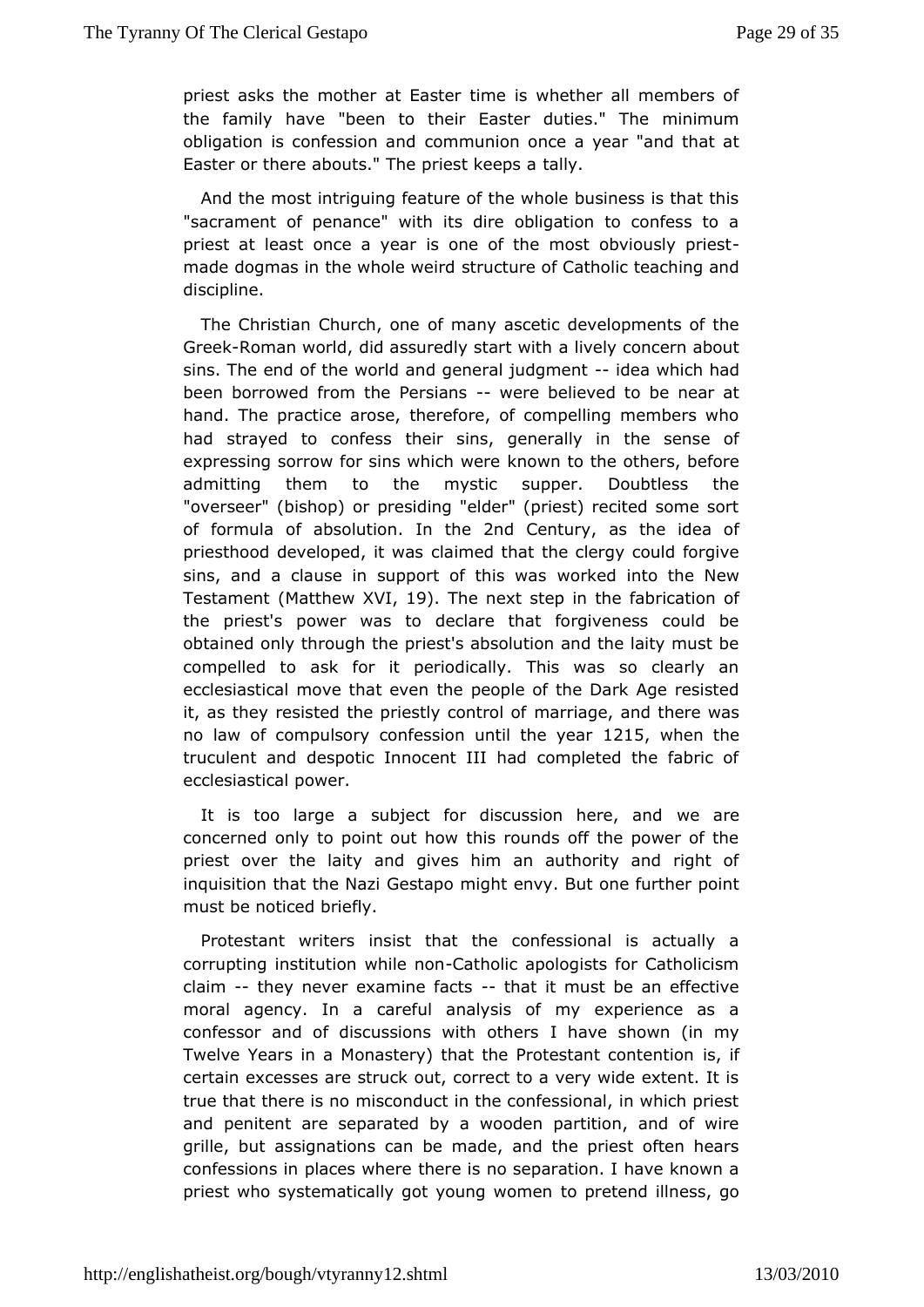to bed, and send for him to come and nies as io hesir it is rare.

More common is the demoralizing effencot centainls types of women of the intimate sexual talk that is not me permitted but required by the priest. He cannot pass a vaque accusation a o girl that she has been "immodest" (as the nuns teach her to say) or in the creats ask. Does she mean a solitary act and how far did it goan W the entropient with a man, and just how far did that go? Was the man married o priest? Was it with a dog (not uncommon with certain types) how far dhoat go? If she that she saw a film or read a book h has to know if the hobuaghts culminated in the usual way, and so on. Since most priests are fleshmy alaynd the woman is stimulated by the sort of sacred licenspeenthmets ochoearsion any man can guess what the emotional development is likely t The cinema from which the priest is so eager to banish tempt for the sad fehis Catholic girls, rarely reaches the temperature that the confession factors of ones.

#### Chapter V

#### CATHOLIC ACTION A CLERICAL MANEUVER

Writers who find it more convenient to make reflections on Church of Rome without making a close study of its history and --it ismuch easier to pay it compliments -ignetheirsouwsdy describe it as a body  $30f0,000,000f350,000,000e$ n and women who are deatter and to a "venerable creed" and are therefore bound to have a priefssitehnoaorochiopanoflor organizational purposes and to preserve the necessary disci We have seen, or I have shown in a score of works, that this is as fals thæs theory of a Seventh Day Adventist that the strat of the earth's crubsetapse of rubbish left by the great Deluge.

There are  $60,000,000$  when and women in the Catholic world who are old enough and sufficient by eddeus cated as deliberately subscribing to a creed. The vast majority o 180,000,000 atholics are childitenates semiiterates; and most tohe remainder are duped by a mendacious literature and fooled by a dogmapwehwichts them from reading exposures of its untruth.

From a sociologie wap oint the Church of Rome is an economic corporation of some quamellion priests, high and low. It differs from the ordinary economic ncomport and the 100,000,000 mOo re or less adult lay membes ths a beroholders but, as in the propagandist societies, just subscribing mem And it differs from these propagandist or idealist bodies societies vperry foundly in the fact that it holds, and has for centuries proceeded optintchiple that these subscribing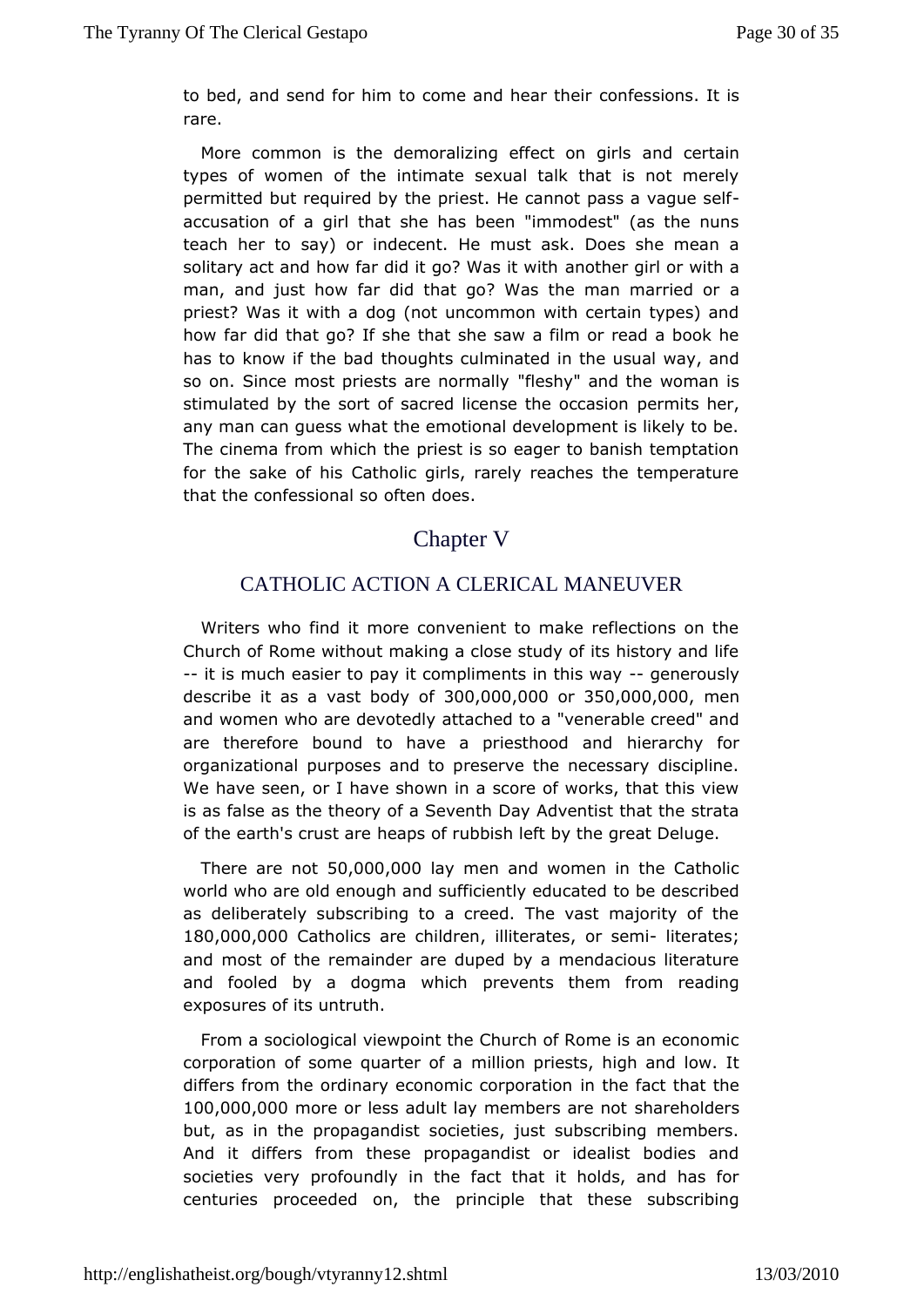members must be held together by well as  $c$  deast it: that they cannot leave it when they profess to bredieve its cree longer but remain subject to it and may be coerced by any ki sufferin 
<sup>ori</sup>ty is to the church torture, even death) when the Church finds it feasibhelitot. Ten years ago you might have boggled at this conception of the CRome.

Very many Socialists and Communists did, saying that it w harmless old wreck and serious people gave all their attenti politicœconomic matter's. Now, in their tens of millions, penury or a misemaebolteal slavery, in jail or in mourning for their dead, they lie like sweith theerse dof corn across the planet from Brazil to Italy.

To preserve sthriuscture the Church of Rome had not only to lodge certain childish basinc thoegmasds of the subscribing members and guard them from the conttamitim abut intoof draw a magic line between clergy and laity. It invented sacrament of Holy Orders. It erected a sanctuary rail in the c The priests officially "holy men," special proteges of the H Ghost, separated ofrom binary folk by sacred vows, rights, privileges, and powers. They tailn come a appropriation is if you were children and ordered you to do thisy caundwehnet as if slaves. If you laid a handifor oan eame home unexpectedly andcaught him, let us say, at your spectiaw absother terrible crimsaofilege. They could not be taken to a common court of law or asked taxes ay To ask them to show annual balaneseheets would be an outrabgues.inYecosus was to pay and be meek.

The laity were always apt toube erest his system. In the earlier part of the Middle Ages the Romans and thethes lves Popes off and on for two centuries for the right to gov themselves. Everywhere, as I said, they resisted priestly att to contmoarriage or impose such laws as compulsory confession. Princes and noblest dee focted rgy hundreds of times, but by the terrors of excommunicatind predinct the clergy worked on the illiterate masses anBdy wthe 9th Century these terrors were as vapid as those of the haunted house a corrol the ecomet, historic disintegration of the old Church began. The succe scienci $e$  mastering disease and death led to a rapid increase population, but tehvis ncould not be made to conceal the fact that the Church was losing malbicount maembers a decade. Slowly and reluctantly the clergy had moetthuordstoametw one of the pseenticularly during 2hoey easy is what cissiled Catholic Action. Some call it Catholicism with a punch, oth cooperation of laity and clergy. It is a combination of the two.

The laityegan to take action long before the late Pope organized this new movemendency. The fight of the German Catholics against Bismarck cownadsumoni**a d**niby the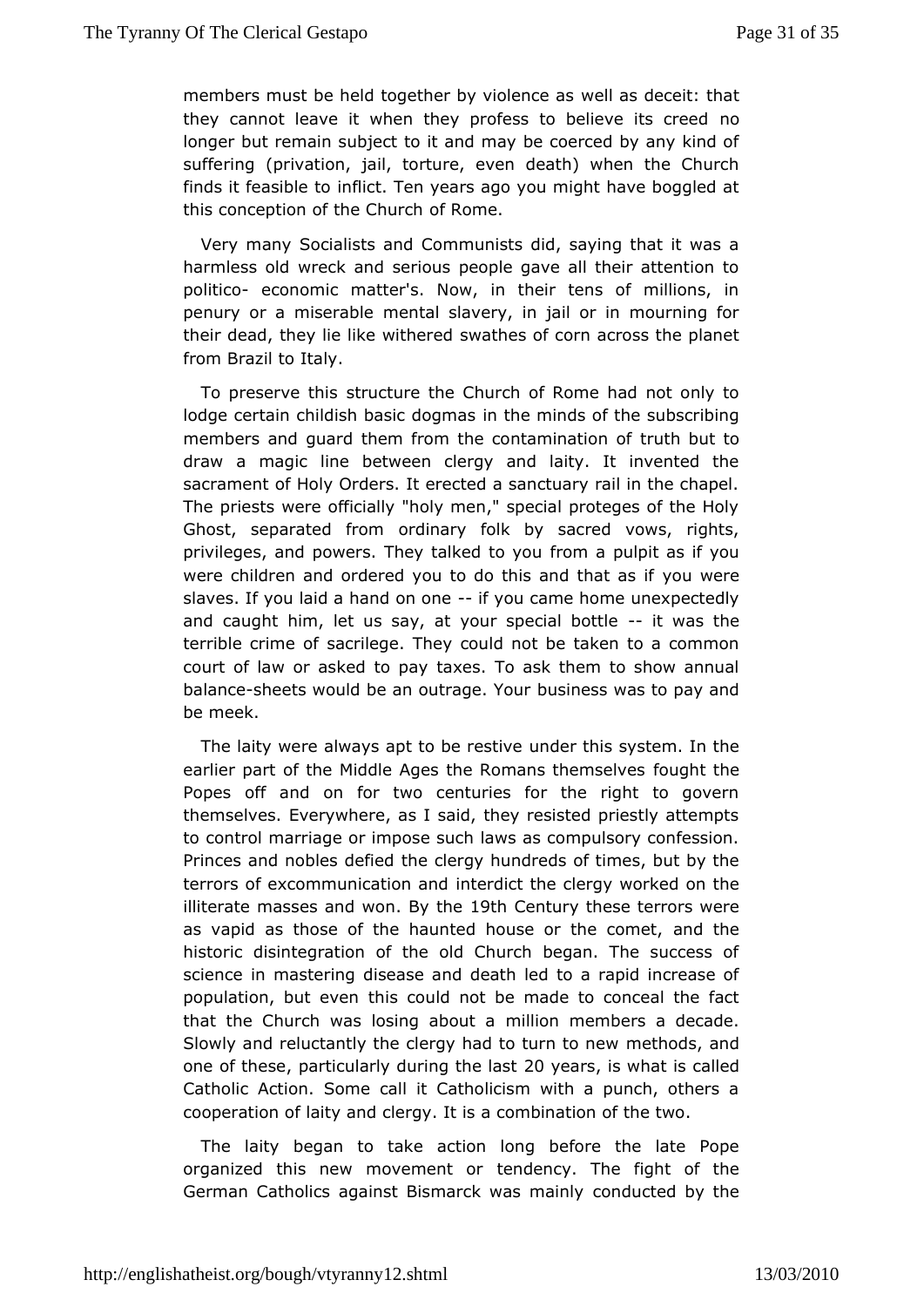laity. The militant Christian Socialism of Alustricaunty and was Catholic Action. France had several powerful lay moveme the 19th Centuray nd a Papal Delegate was sent to America to curb the laity bleofrogree Pope Le. o in XII 899 gave a public and severe snub to the Ambeisihcoams for their innovations. However, it is usually said, the Gwacthothce laigthat of personality, and in Catholic Action they manith thide by side priests, no longer mere contributors but milisteal int and largely governing bodies.

Not quite. Catholic Action does not hmate at mee inthinests were forced to make concessions or that the Trot granny is less. larger extent it was not a new movement but a coordination developmeduse to the requirements of modern life.

The multiplication of schorolsoammdany countries the exclusion of nuns and religious brothecrasusfreed mtheem appearance of a vast army of Catholic teachers, and, since Catholic school is, as I said, really a chapel, these men and formed kaind of "Third Estate," a body more or less intermediation between the clergy handaity. The development of Catholic journalism created another large et booed yw oo fikers in the cause of the Church. Already the Church made of nsiderable Catholic journalists in the employment of the ordinary pres teachers nocatholic schools or education departments, of loc politicians, of seinwithts in all branches of the national administration, and so Coanthollaigism already was militant.

Even ordinary folk, especialby to wholm been, wound up to make it a very spirited fight in the few weeleekstidenefore an when there was question of granting larger subsidies to Catholical schools. Some day the question of the taxation of Church pro will be raiasmedd you will seep theiss shure Catholic Action during electiocnampaigns. Moofstthe women would sell America to Japan if concentration on "the dangeont" ownere to imply this.

The present movement is an extengionization of all this. All sorts of existing elements were brought together America the Catholic young men's National Union goes bac 1875 and themonstrous Catholic Welfare Conference, the Nation Council of Catholic Meant, other I Council of Catholic Women, the Knights of Colu8n0bDy 60 & trongetc, go bac 20 or more years. Now we have organizations of Catholic Nurs Teachers, Actors, Writers, Sociologists, youth, and all sort oddments: HNbayme Societies, Dames of the Grail, the Sword of the Spirit. the Knightmrterioda, etc. etc., All www.immhmed.rn secretaries and organizers, soemlaebormaithe staffs in Washington or Radio Hours; and back of all a vast networ newspapers and the-dolllantian and the Church. It is estimated thate than  $000,0020$  alous adults art from the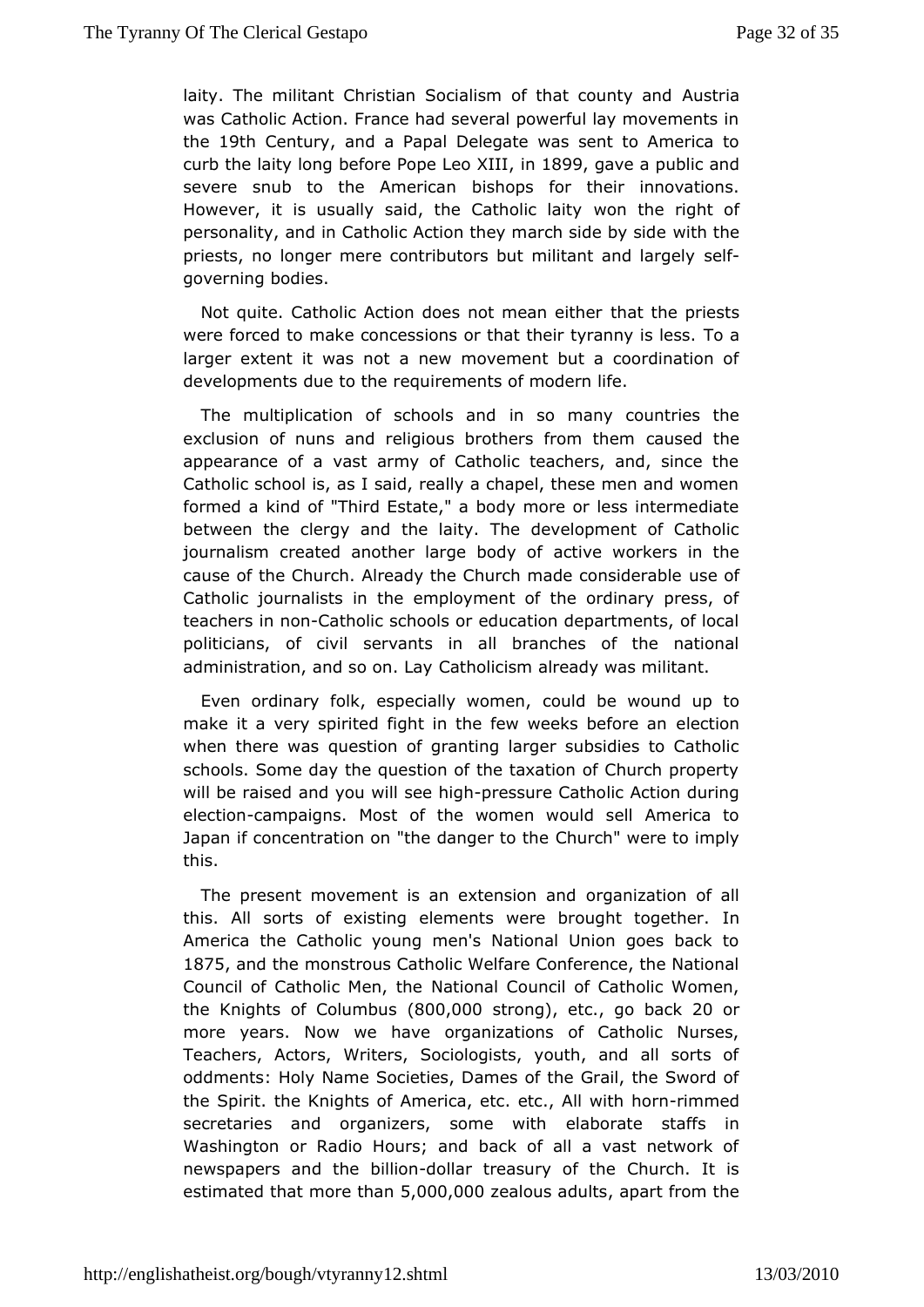clergy, are organiz@atholic Action in America and greatly fancy themselves as soldi@hsurochthe

I had almost described them as the Shock Troops of the g campaign to Make America Catholic, but overt action is not usual lin@uiet, stealthy, conspiratorial action best suits the situation. A city fim dsittself in the grip of the Church before it perceives the white **cilrogseing** round it. The Knights of Columbus are quite ready to crack Bouth Scantral Conference or a public meeting to tell the truth about Spai Russia, but they are just as ready to conspire with Wall Stre bring on waar to annex Mexico or for a peaceful penetration Canada. During a tichuart diominion I learned that they had secretly initiated the Premiert of the unebeacks. Journalists (on noCatholic papers), civil sidemeanians, councilors on library or education committees, etc., to hubieithily e reomit ssult of the Church. A London daily was pained to discover tha important member of its staff altered cables in favor of the C beforeublication.

Another has a-eduttor who controls the correspondence columns in the same  $\overline{a}$  integreeset alo  $60\sqrt{9}$  and  $0.000$  ill America with suchtrigue. It is publicly stated by American writers th Farley used ith futurence of his genial personality to prevent Roosevelt from lifting the egath reather Spanish Embargo; but I should doubt if the more elegant chaome eneorft the as far as the aristocratic French lady who, notoriously, sed Radical statesmen in the preparation of the shame of France triumph of Citus rch.

So the tail comes to wag the dog. Catholics in America are onetenth of the whole commsummter where in this series of books I wpind vide the material for a reasonable judgment on th point-yet they has uech power that the average American imagines they must be a bout the bord are just, as a body, the shrunken remainder of the vast body off descendants Irish, Italian, Polish, German, Czech, French, and other immi ofthe last 00 years And they set up in business at Washington and insist **tha**t President in his decisions shall ask them for t Catholic view or fatther!

In other countries except Britain, where Catholic Action is the same as in America but more subterranean and less effer Catholic Acitsiognenerally Fascist. In Germany Hitler has killed very dead. In FraBredgium, Holland, Austria, and Czecho Slovakia it worked zealous ty iufomph the f the - NP apial plot. In Spain and Portugal, and now ifir Breechium and entirely Fascist or Vichy, which is the cosrarense polmionegnt A just gets a letter through to me from a Portuguese town and that Catholic Action and Fascism are identical, hold their me in thehurches, and get anybody who criticizes them sent to ja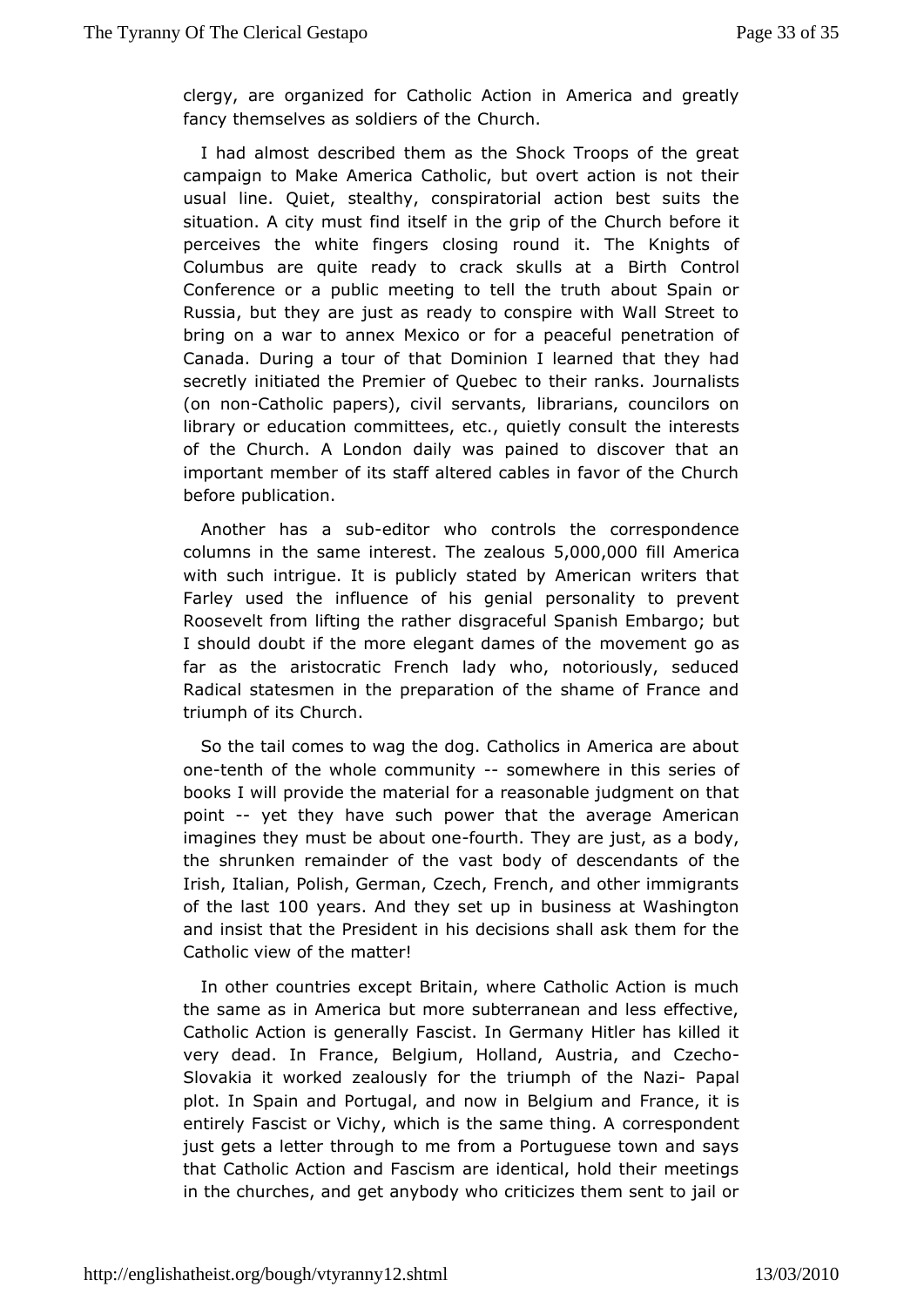penal colonsesdes describes the ghastly medieval tortures that are used on such doiday's in the jails of Portugal, under fanatical Catholic Salazarn outhion getts t compliments in the America British democratic press.

That, ime light of the "great" encyclical (Quadragesimo Ann of the late (asso is the present) Pope, is the appointed final phase of Catholic Acticantholie young men boast that the priests, instead of exercising a theam, ny now welcome them as workers, are fooled. The bishops ultithately control policy of every branch. The Gestapo preside at every meeting theplotters. When Catholic Action in France some years befor war becamepawerful roy Faistist movement on lines in harmony with Vatican poPiocy to the attered it by condemning its leader's. This was part of a Vadte a a hofwihle the French government. When Catholic Action in Italy otfocak the form Catholic democratic movement and became strong enough stand up to Franscists (often physically), the Pope obliged Mussolini by drivingieist bader, Sturzo, into oblivion and paralyzing the movement. Geatholaincs complain that the Pope betrayed Catholic Action in the intlepumMaketono mistake about it. The priest rules Catholic Action. The Ame zealots ought to have realized it when they were taught to re Japan as Phoepe's ally, when they were lashed to fury agains democratic Spain and R Soviet when they found themselves rubbing shoulders at the ermem sidations with Germans and Italians who have been branded as **ands bright oa'red** French who are not much better.

But in a later book Corhutrhcoth and democracy we will consider this antithesis of democrataion op meetaelnaionnesin American Catholicism. Catholics are thied cheonstafolriest peoples of the civilized world: American Catholics are the priestidden in America. They take orders from their cleric Gestapo asomber religious bodies do. The priests dictate the schooling, readeimtog, rtainment, courtship, marriage, diet on certain days, and every abeerctives that can be brought under the broad heading of moralssubtmissiont to dictation, they say, but compliance with a creed of the truwhich we are convinced. Who gave you the creed? The Gest Have you thorougon halve ritically examined it? No, the Gestapo forbid. Why not test the yword Goefstapo by reading a few critics in defiance of them? We mfiagihth, and that would be terrible. Why? The Gestapo says so. Thishereminds us of story of the man who, confronted with a difficulty, got ur himself anadrried himself across!